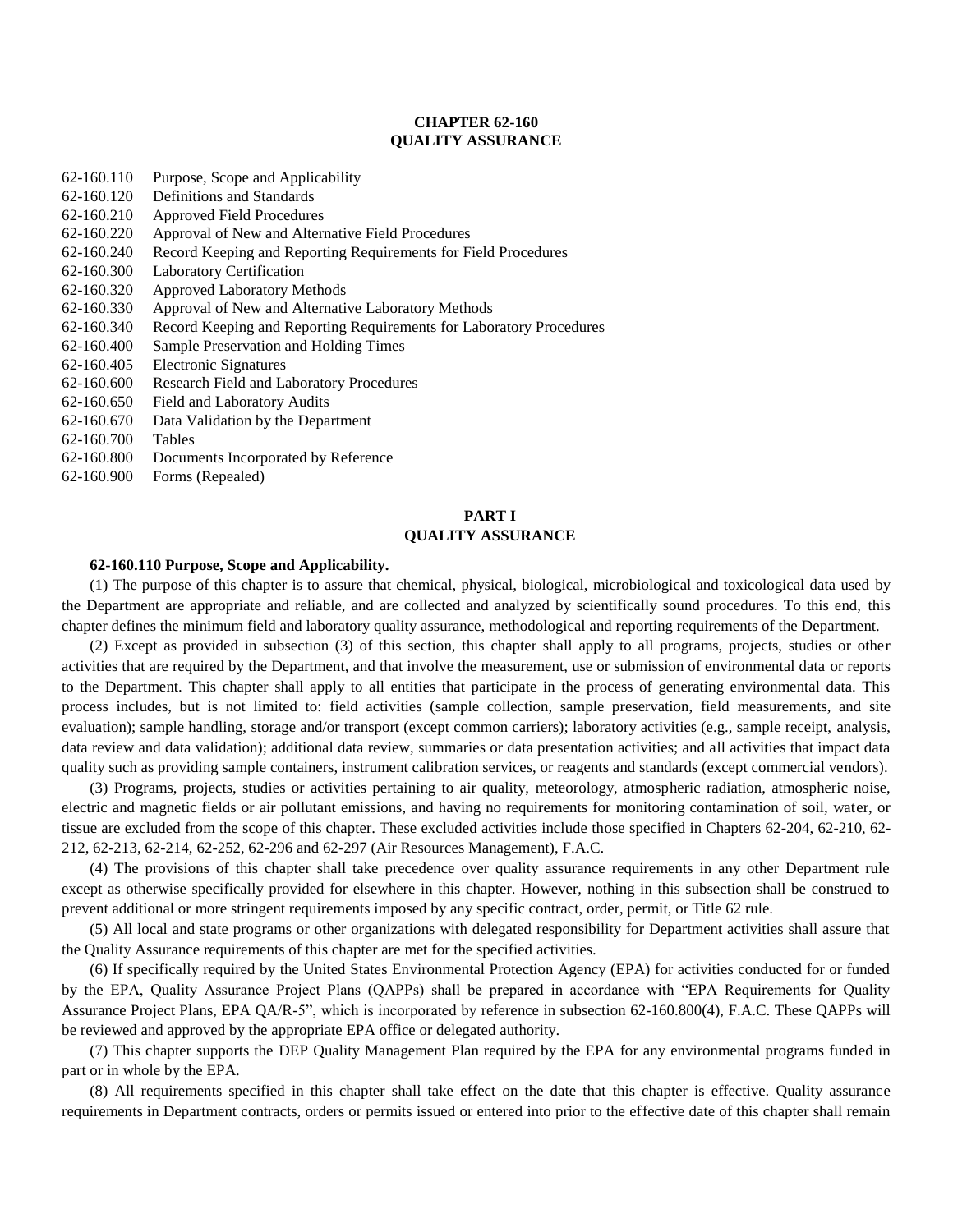in effect until such contracts, orders or permits are modified or renewed.

*Rulemaking Authority 403.061, 403.0623 FS. Law Implemented 373.026, 373.309, 373.409, 373.413, 373.414, 373.416, 373.4592, 376.303, 376.305, 376.3071, 403.0623, 403.0625, 403.087, 403.088, 403.0881, 403.504, 403.704, 403.707, 403.722, 403.853 FS. History–New 1-1-91, Amended 2-4-93, 2-27-94, Formerly 17-160.110, Amended 3-24-96, 4-9-02, 6-8-04, 12-3-08, 7-30-14.*

#### **62-160.120 Definitions and Standards.**

For purposes of this chapter:

(1) "Alternative method" is a field procedure or analytical laboratory method that involves the collection or testing of environmental samples for an analyte (such as a chemical compound, component, or microorganism, etc.) in a specified matrix where a Department-approved method already exists. Approved methods are recognized or specified by the Department according to Rules 62-160.210 and 62-160.320, F.A.C. An alternative method is one intended to be used in place of an existing Departmentapproved laboratory method or field procedure.

(2) "Audit" is a systematic review of laboratory and field protocols to determine if proper procedures are being used and supporting documentation is present. An audit shall consist of an on-site assessment of sample collection, field sampling procedures, laboratory procedures and/or a review, assessment and/or validation of data associated with a Department program activity. If necessary, an audit shall include the submission of performance samples (for example, blind, split and/or performance check samples) to an organization for subsequent use in the evaluation of that organization's technical performance associated with a specific Department project or program activity.

(3) "Commercial Vendor" is a retail or wholesale company whose business is to sell commodities to customers and who is not a part of the process that generates environmental data. These businesses do not include organizations that purchase commodities with the intent of providing the commodities as a service to clients.

(4) "Common Carrier" is a business or agency that is available to the general public for the transportation of goods over a definite route and according to a regular schedule.

(5) "Data quality objectives" are a set of qualitative and quantitative statements derived from a systematic planning process that clarify the purpose of the study, define the most appropriate type of information to collect, determine the most appropriate conditions from which to collect that information, and specify tolerable levels of potential decision errors.

(6) "Data validation" is an evaluation of the technical usability of the verified data with respect to the planned objectives or intention of a project.

(7) "Data verification" is a consistent, systematic process that determines whether the data have been collected in accordance with project specifications with respect to compliance, correctness, consistency and completeness as compared to a method standard or contract specification.

(8) "Department" is the Florida Department of Environmental Protection.

(9) "Department-approved method" is a field procedure or laboratory analytical method specified as acceptable for use in this chapter and in any other Department contract, order, permit or Title 62 rule.

(10) "Department of Health (DOH) Environmental Laboratory Certification Program (ELCP)" is the state of Florida's environmental laboratory certification program, authorized by Section 381.00591, F.S., and recognized by the National Environmental Laboratory Accreditation Program (NELAP) Acceditation Council as an authority with responsibility and accountability for granting accreditation for specified fields of laboratory testing through Chapter 64E-1, F.A.C.

(11) "Electronic signature" means an electronic sound, symbol, or process attached to or logically associated with a record and executed or adopted by a person with the intent to sign the record.

(12) "Holding time" is the storage time allowed between sample collection and sample preparation and/or analysis as specified by regulatory requirements or by the field sample collection protocol or laboratory method.

(13) "Limited-use method" is an analytical laboratory method that is validated for the testing of environmental samples from a particular site, waste stream (e.g., facility location) or sample matrix (e.g., effluent, groundwater or drinking water). A limited-use method is validated by a single laboratory and may only be used by that laboratory.

(14) "Matrix" is the predominant material in which an analyte of interest is contained. For example, soil, groundwater and drinking water are three environmental matrices.

(15) "Method-defined analyte" is defined by the U.S. Environmental Protection Agency as an analyte whose result is totally dependent on how the measurement is made. Any changes or modifications in the preparation or determinative techniques of these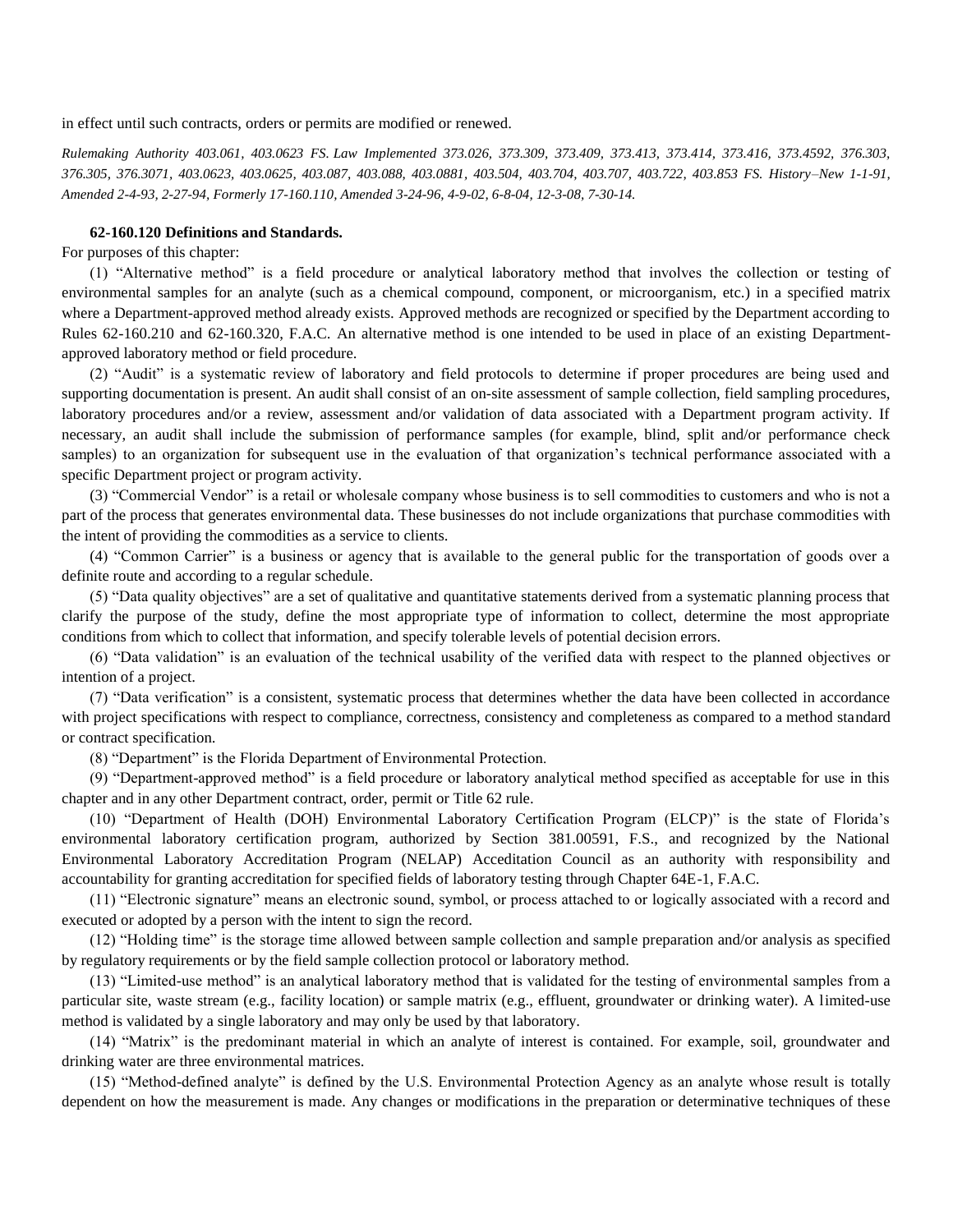methods have the potential of changing the result. Examples are: Carbonaceous Biological Oxygen Demand, Oil and Grease, and Toxicity Characteristic Leaching Procedure (TCLP).

(16) "Method detection limit (MDL)" is an estimate of the minimum amount of a substance that an analytical process can reliably detect. An MDL is analyte-and matrix-specific and is laboratory-dependent. The MDL for an analyte is determined from the preparation and analysis of a sample in a given matrix containing the analyte. MDLs shall be determined for each matrix/analytical technology/analyte combination reported by the laboratory, except for those tests where determination of the MDL is not appropriate for the analytical technique. MDLs shall be calculated following the procedures specified in "New and Alternative Analytical Laboratory Methods", DEP-QA-001/01, which is incorporated by reference in subsection 62-160.800(5), F.A.C., or by any other technically justifiable and scientifically sound method. A specific method must be used when mandated by the Department. For the purposes of data usability evaluation, the DEP-defined MDL is equivalent to the Limit of Detection (LOD) as defined in the TNI Standards, EL-V1-2009-ISO, which are incorporated by reference in paragraph 62-160.800(3)(b), F.A.C.

(17) "Method modification" is any modification to an approved field procedure or analytical laboratory method that is specifically allowed by the approved field procedure or analytical laboratory method.

(18) "Field of Accreditation Matrix" is defined in the Glossary of the 2003 NELAC Standards, which is incorporated by reference in paragraph 62-160.800(3)(a), F.A.C., and shall be used to determine matrices under which a laboratory must be certified by the DOH ELCP for reporting data to be used by the Department:

(a) Drinking Water: any aqueous sample that has been collected from a water source designated by the Department as a potable or potential potable water source.

(b) Non-potable Water: any aqueous sample excluded from the definition of drinking water matrix including surface water, groundwater, effluents, water treatment chemicals, or samples derived from synthetic precipitation leaching procedures (SPLP), toxicity characteristic leaching procedures (TCLP) or other extracts. To be considered as non-potable water, water treatment chemicals must be in an aqueous solution. If the laboratory receives the original environmental sample as a solid or chemical material for TCLP extraction, the laboratory must be certified for the TCLP extraction in the Solid and Chemical Material matrix. For the analytical tests to be performed on the TCLP extract, the laboratory must be certified in the non-potable water matrix for at least one method for each analytical technology/analyte combination for each reported analyte.

(c) Solid and Chemical Materials: includes soils, sediments, sludges, products and by-products of an industrial process that results in a matrix not previously defined. For purposes of accreditation, biosolids are considered a solid, unless the sample matrix comprises liquid biosolids as defined in Chapter 62-640, F.A.C. All other sample matrices not previously defined and comprising  $\leq$ 15% settleable solids are liquids, and may require analysis using techniques for non-potable water or liquid chemical materials.

(d) Biological Tissue: any sample of a biological origin such as fish tissue, shellfish, or plant material.

(19) "National Environmental Laboratory Accreditation Program (NELAP)" is a program that implements standards that have been found to be acceptable to the NELAP Accreditation Council.

(20) "NELAP accreditation" is an accreditation status applied to a laboratory's field(s) of testing upon satisfying all requirements for certification as provided in Chapter 64E-1, F.A.C.

(21) "New method" is a field procedure or analytical laboratory method that involves the collection or testing of samples for an analyte (such as a chemical compound, component, or microorganism) in a specified matrix where a Department-approved method does not exist. Approved methods are recognized or specified by the Department according to Rules 62-160.210 and 62-160.320, F.A.C.

(22) "Percent relative standard deviation (% RSD)" is a calculated measure of precision from results of replicate sample analyses. It is calculated as specified in DEP-QA-001/01 (February 1, 2004), which is incorporated by reference in Rule 62-160.800, F.A.C.

(23) "Permit" is any permit or license issued by the Department pursuant to its lawful authority, or by another government agency under delegation of authority from the Department.

(24) "Practical quantitation limit (PQL)" is the lowest level of measurement that can be reliably achieved during routine laboratory operating conditions within specified limits of precision and accuracy. The value of the PQL shall be greater that the MDL value except when analytical quality control problems necessitate raising the MDL value equal to or above the PQL value for a specific sample, or when determination of the MDL is not appropriate for an analytical technique. For Departmental use, if a laboratory fails to report a PQL, the PQL shall be calculated as four times the MDL, except for those tests where determination of the MDL is not appropriate for the analytical technique. In such cases, the Department shall use all available information about the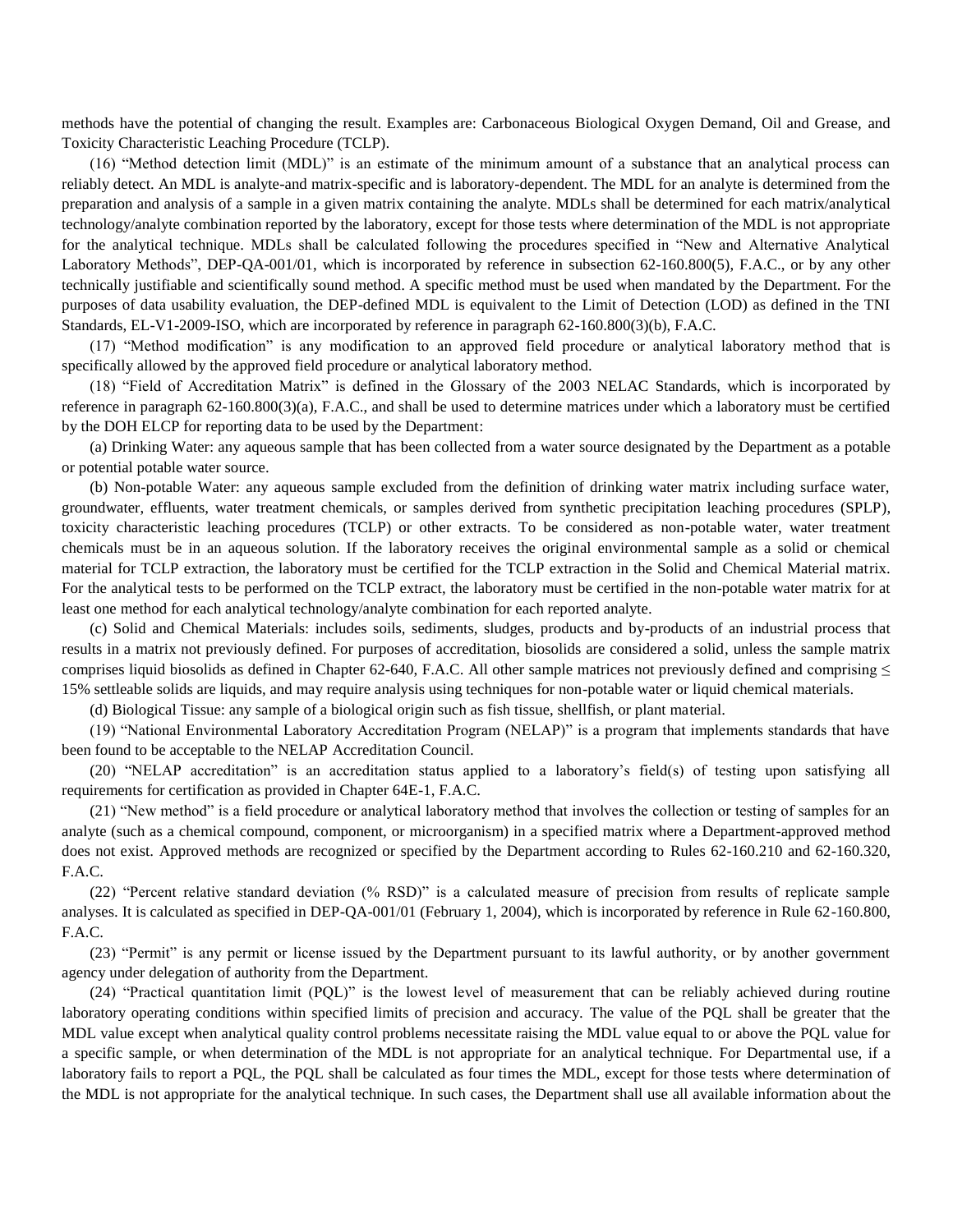technique to determine the PQL. For the purposes of data usability evaluation, the DEP-defined PQL is equivalent to the Limit of Quantitation (LOQ) as defined in the TNI Standards, EL-V1-2009-ISO, which are incorporated by reference in paragraph 62- 160.800(3)(b), F.A.C.

(25) "Quality assurance" is an integrated system of management activities involving planning, implementation, documentation, assessment, reporting and quality improvement to ensure that a process, product or service meets defined standards of quality.

(26) "Quality assurance project plan (QAPP)" is a document required by the EPA for certain activities conducted for or funded by the EPA. The plan outlines the quality assurance criteria, as well as all protocols and quality control measures needed to meet the project data quality objectives. These plans are prepared in accordance with "EPA Requirements for Quality Assurance Project Plans, EPA QA/R-5", (EPA/240/B-01/003 March 2001). These QAPPs are reviewed and approved by the appropriate EPA office or delegated authority.

(27) "Quality control" is the overall system of technical activities that measures the attributes and performance of a process, product or service against defined standards to verify that they meet the established data quality objectives.

(28) "Relative percent difference (RPD)" is a calculated measure used to compare results from duplicate sample analyses. It is calculated as specified in DEP-QA-001/01 (February 1, 2004), which is incorporated by reference in Rule 62-160.800, F.A.C.

(29) "Research method" is a field procedure or analytical laboratory method that involves the evaluation or use of a new, innovative technology.

(30) "Secondary Use Data" means information submitted to the Department that is being considered for use for purposes other than that for which the data were originally generated.

(31) "Site-specific sampling method" is a field method that is validated for the collection of environmental samples from a particular site, waste stream (e.g., facility location), or sample matrix (e.g., effluent, groundwater or drinking water). A site-specific sampling method is approved for use on a specific site by any field organization that is conducting field activities for that site. The approval of a site-specific sampling method does not apply to a sampling organization that wishes to use the method on other sites or intended for other projects. The alternative procedure approval process is outlined in subparts FA 2100 and FA 2200 of FA 1000, which is incorporated by reference in subparagraph  $62-160.800(1)(a)1$ ., F.A.C.

(32) "Spike" is an environmental sample that has been fortified with a known chemical of interest, at a known concentration. The purpose of a spike is to determine the method recovery efficiency for the chemical of interest, at the fortified concentration level, in the particular environmental sample of interest.

(33) "Statewide method" is a field procedure or analytical laboratory method that is validated for the collection or testing of environmental samples from similar sites or waste streams within the state of Florida by multiple field sampling organizations or laboratories, as applicable. The process for the validation of a statewide method is outlined in subparts FA 2100 and FA 2200 of FA 1000, which is incorporated by reference in subparagraph 62-160.800(1)(a)1., F.A.C., and in DEP-QA-001/01, which is incorporated by reference in subsection 62-160.800(5), F.A.C.

(34) "Surrogate spikes" are samples fortified at known concentration(s) with one or more compounds having similar chemical characteristics to the compounds of interest, but which are not normally found in environmental samples.

*Rulemaking Authority 403.061, 403.0623 FS. Law Implemented 373.026, 373.309, 373.409, 373.413, 373.414, 373.416, 373.4592, 376.303, 376.305, 376.3071, 403.0623, 403.0625, 403.087, 403.088, 403.0881, 403.504, 403.704, 403.707, 403.722, 403.853 FS. History–New 1-1-91, Amended 2-4-93, 2-27-94, Formerly 17-160.120, Amended 3-24-96, 4-9-02, 6-8-04, 12-3-08, 7-30-14.*

# **PART II FIELD PROCEDURES**

#### **62-160.210 Approved Field Procedures.**

(1) All persons that conduct or support field activities and field measurements shall follow the applicable procedures and requirements described the DEP SOP collections titled Standard Operating Procedures for Field Activities, DEP-SOP-001/01 and Standard Operating Procedures for Selected Bioassessment Activities, DEP-SOP-003/11, which are incorporated by reference in paragraphs  $62-160.800(1)(a)$  and  $62-160.800(1)(c)$ , F.A.C., respectively.

(2) Additionally, all persons performing sampling for the Stream Condition Index (SCI), the Lake Vegetation Index or a Rapid Bioassessment (BioRecon) determination shall follow the procedures and satisfy the data quality objectives discussed in the following documents, which are incorporated by reference in paragraphs 62-160.800(2)(e) and 62-160.800(2)(f), F.A.C.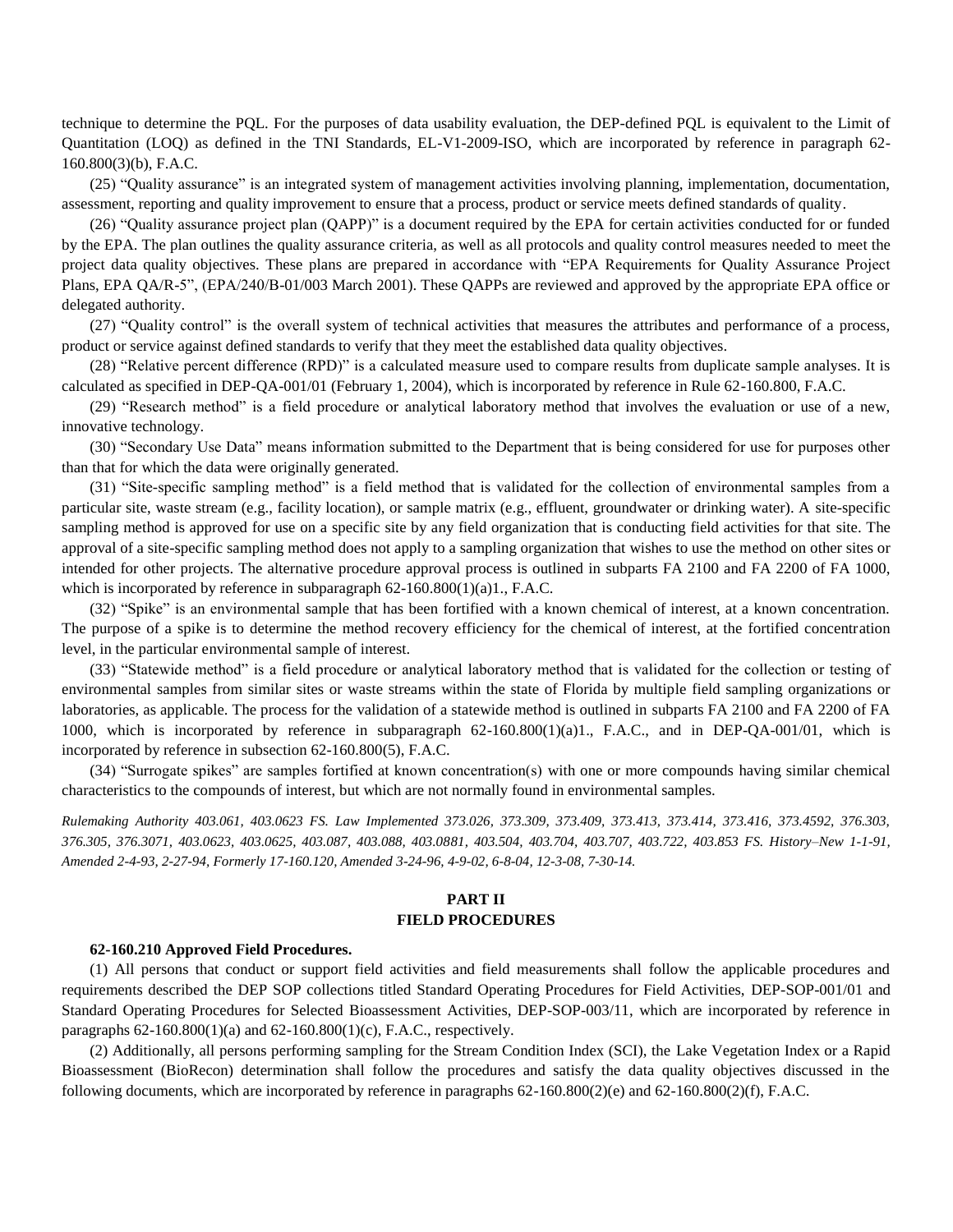(a) Department of Environmental Protection, Sampling and Use of the Stream Condition Index (SCI) for Assessing Flowing Waters: A Primer (DEP-SAS-001/11); and,

(b) Department of Environmental Protection, Sampling and Use of the Lake Vegetation Index (LVI) for Assessing Lake Plant Communities in Florida: A Primer (DEP-SAS-002/11).

(3) Any person that wishes to apply for new or alternative field procedures other than those specified in DEP-SOP-001/01 shall follow the requirements provided in Rule 62-160.220, F.A.C.

*Rulemaking Authority 403.061, 403.0623 FS. Law Implemented 373.026, 373.309, 373.409, 373.413, 373.414, 373.416, 373.4592, 376.303, 376.305, 376.3071, 403.0623, 403.0625, 403.087, 403.088, 403.0881, 403.504, 403.704, 403.707, 403.722, 403.853 FS. History–New 1-1-91, Amended 2-4-93, 2-27-94, Formerly 17-160.210, Amended 3-24-96, 10-15-96, 4-9-02, 6-8-04, 12-3-08, 7-30-14.*

# **62-160.220 Approval of New and Alternative Field Procedures.**

(1) Any party may apply for use of a field procedure other than those specified in DEP-SOP-001/01 and DEP-SOP-003/11, which are incorporated by reference in paragraphs  $62-160.800(1)(a)$  and  $62-160.800(1)(c)$ , F.A.C., respectively. Any field procedure not included in DEP-SOP-001/01 and DEP-SOP-003/11 must be approved by the Department prior to use according to the requirements of subparts FA 2100 and FA 2200 of FA 1000, which are incorporated by reference in subparagraph 62-  $160.800(1)(a)1$ ., F.A.C. Field procedures previously approved for use by a contract, order or permit shall remain approved for the duration of the project. The documentation that approved the use of the procedure must be retained for at least five years after the last use of the procedure.

(2) Field procedures not included in DEP-SOP-001/01 and DEP-SOP-003/11 or not specified by Department contracts, orders or permits, fall into one of the following two categories:

(a) New – a field procedure that involves the collection of an analyte (chemical compound, component, microorganism, etc.) in a specified matrix where a Department-approved field procedure does not exist.

(b) Alternative – a field procedure that involves the collection of an analyte (such as a chemical compound, component, or microorganism) in a specified matrix where a Department-approved procedure already exists. An alternative procedure is one intended to be used in place of an existing Department-approved field procedure. Alternative procedures cannot be approved for the following methods:

1. The procedures in the following DEP SOPs, which are contained in DEP-SOP-001/01, which is incorporated by reference in paragraph 62-160.800(1)(a), F.A.C., including all parts and subparts of the DEP SOPs cited:

a. FS 7000, except that the Department shall consider proposed alternatives to sample preservation procedures in FS 7000, in accordance with subsection 62-160.220(1), F.A.C.; and

b. FT 3000.

2. The procedures in the following DEP SOPs, which are contained in DEP-SOP-003/11, which is incorporated by reference in paragraph 62-160.800(1)(c), F.A.C., including all parts and subparts of the DEP SOPs cited:

a. BRN 1000;

b. LVI 1000; and,

c. SCI 1000, except that the Department shall consider proposed alternatives to sample preservation procedures in SCI 1000, in accordance with subsection 62-160.220(1), F.A.C.

3. The procedures for sampling, description of data quality objectives and criteria for data usability assessments for the Stream Condition Index (SCI), the Lake Vegetation Index (LVI), or a Biorecon determination in DEP-SAS-001/11, which is incorporated by reference in paragraph 62-160.800(2)(e), F.A.C., and DEP-SAS-002/11, which is incorporated by reference in paragraph 62- 160.800(2)(f), F.A.C.

(3) A modification to an approved field procedure that is specifically allowed by the approved procedure is not considered an alternative or new procedure and does not require approval by the Department prior to use. However, the entity performing the modified procedure shall retain all data that demonstrate that the modification produces equivalent results when applied to the relevant sample matrix. These records shall be retained for at least five years after the last use of the modification.

(4) A new or alternative field procedure shall be evaluated based on its intended use. A new or alternative field procedure falls into one of two use categories:

(a) Site-Specific Sampling Method – the field procedure is validated for a specified project. A site-specific sampling method is approved for the project, and may be used by any organization designated to perform the procedure for the project.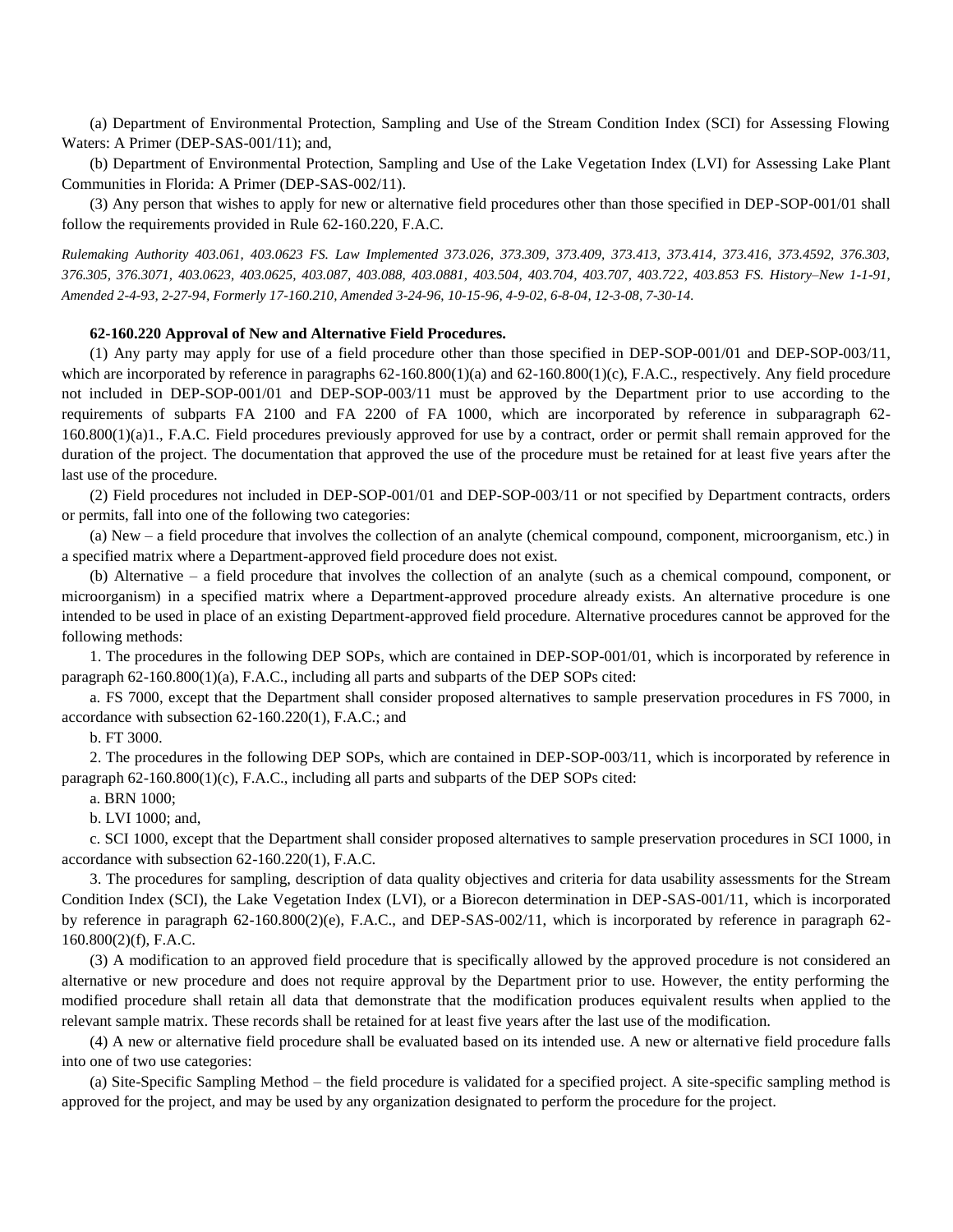(b) Statewide-Use Sampling Method – the field procedure is collaboratively validated for the collection of environmental samples from similar sites, matrices, waste streams, etc. within the state of Florida by multiple parties.

(5) Research field collection procedures shall be submitted for review and approval according to the requirements provided in Rule 62-160.600, F.A.C. If a method is initially developed for research purposes but will subsequently be used for compliance or other regulatory activities, the procedure(s) shall be submitted for review and approval according to subsections 62-160.220(1), (2), (4) and (6), F.A.C.

(6) Complete requests for a new or alternative field procedure shall be approved if the Department determines that the circumstances for the modification are justified, based on technical merit or logistical limitations in the sampling design, and that the requested modification would cause no loss in the ability of the requesting organization to evaluate data quality. In addition, any alternative field procedure must be demonstrated to meet or exceed the data quality objectives of the project.

(7) The approval or disapproval of any submitted new or alternative field procedure shall be noticed as follows:

(a) For procedures that are submitted for site-specific use, the Department shall issue an order of approval or disapproval of the new or alternative field procedure to the person who submitted the procedure (including the Department). Any additional administrative or scientific information pertinent to the approval or disapproval of the procedure shall be included or incorporated by reference in the order. On the date of its issuance, the order and the new or alternative field procedure shall be posted on the Department's Internet site, and all persons enrolled to receive the Department's Quality of Science eNewsletter shall be notified of the approval or disapproval of the submitted procedure via the designated listserve.

(b) For procedures that are submitted for statewide use, the Department shall issue an order to the person who submitted the procedure (including the Department). Any additional administrative or scientific information pertinent to the approval or disapproval of the procedure shall be included or incorporated by reference in the order. A notice of the order approving or disapproving the procedure shall be published in the Florida Administrative Weekly. On the date of its issuance, the order and the new or alternative field procedure shall be posted on the Department's Internet site, and all persons enrolled to receive the Department's Quality of Science eNewsletter shall be notified of the approval or disapproval of the submitted procedure via the designated listserve.

(c) Any person substantially affected by the approval or disapproval of the new or alternative field procedure may request an administrative hearing as provided in Chapter 120, F.S., within 21 days of the date of the order for site-specific use and within 21 days of the date of publication of the order in the Florida Administrative Weekly for state-wide use.

(8) Any new or alternative field procedure approved for statewide use shall be incorporated into updates of the Department's field sampling procedures (DEP-SOP-001/01). New or alternative field procedures approved for limited use shall not be incorporated into DEP-SOP-001/01.

(9) A field procedure approved by the Department shall be removed from approval if new technical, scientific or regulatory information justifies its removal. The Department shall use the best scientific and technical information, methods and data in its possession in making the determination to remove a procedure from approval.

(a) For a new or alternative field procedure that was approved for site-specific use, the Department shall issue an order of rescission of approval of the new or alternative field procedure to the person who submitted the procedure (including the Department). Any additional administrative or scientific information pertinent to the rescission of approval of the procedure shall be included or incorporated by reference in the order. On the date of its issuance, the order shall be posted on the Department's Internet site, and all persons enrolled to receive the Department's Quality of Science eNewsletter shall be notified of the rescission of approval of the procedure via the designated listserve. Any person substantially affected by the rescission of approval of the new or alternative field procedure may request an administrative hearing as provided in Chapter 120, F.S., within 21 days of the date of the order.

(b) For a new or alternative field procedure that was approved for statewide use, the Department shall issue an order of rescission of approval of the new or alternative field procedure to the person who submitted the procedure (including the Department). Any additional administrative or scientific information pertinent to the rescission of approval of the procedure shall be included or incorporated by reference in the order. A notice of the order rescinding approval of the procedure shall be published in the Florida Administrative Register. On the date of its issuance, the order shall be posted on the Department's Internet site, and all persons enrolled to receive the Department's Quality of Science eNewsletter shall be notified of the rescission of approval of the procedure via the designated listserve. Any person substantially affected by the rescission of approval of the new or alternative field procedure may request an administrative hearing as provided in Chapter 120, F.S., within 21 days of the date of publication of the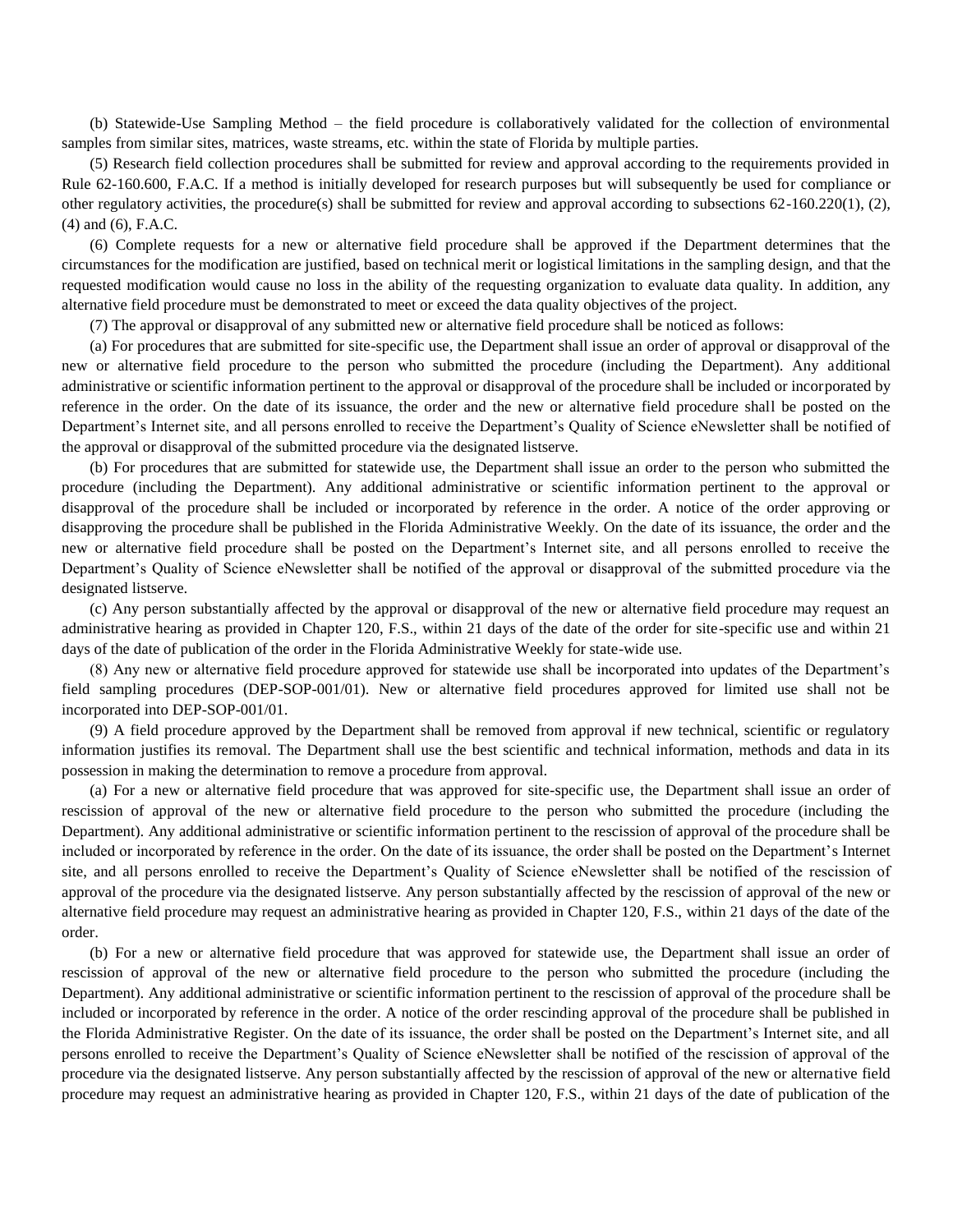order in the Florida Administrative Register.

*Rulemaking Authority 403.061, 403.0623 FS. Law Implemented 373.026, 373.309, 373.409, 373.413, 373.414, 373.416, 373.4592, 376.303, 376.305, 376.3071, 403.0623, 403.0625, 403.087, 403.088, 403.0881, 403.504, 403.704, 403.707, 403.722, 403.853 FS. History–New 1-1-91, Amended 2-4-93, Formerly 17-160.220, Amended 3-24-96, 10-15-96, 4-9-02, 6-8-04, 12-3-08, 7-30-14.*

### **62-160.240 Record Keeping and Reporting Requirements for Field Procedures.**

(1) The record keeping requirements for entities that conduct or support field activities and field measurements are specified in the DEP SOPs contained in the following collections: DEP-SOP-001/01, which is incorporated by reference in paragraph 62- 160.800(1)(a), F.A.C., including all parts and subparts of DEP SOP FD 1000, which is incorporated by reference in subparagraph  $62-160.800(1)(a)3$ ., and DEP-SOP-003/11, which is incorporated by reference in paragraph  $62-160.800(1)(c)$ , F.A.C., including all DEP SOPs, parts and subparts therein applicable to bioassessment field activities. The specified records shall contain sufficient information to allow independent reconstruction of all activities related to generating data that are submitted to the Department. These records shall be kept by the generator of the records for a minimum of five years after the date of generation or completion of the records unless otherwise specified in a Department contract, order, permit or Title 62 rules.

(2) Electronic records shall be acceptable as documentation and shall be considered as equivalent in status and function to paper records or documents, unless otherwise specified in a Department contract, order, permit or Title 62 rule.

(a) All documentation requirements in this Chapter shall apply equally to paper and electronic records.

(b) Electronic copies intended to replace original records shall contain the same information as the original records, regardless of whether the electronic copies are designated as master or duplicate records.

(3) When requested by the Department, the following field sampling information shall be provided to the Department for each site/facility and sampling location, as applicable:

(a) Project information including:

1. Project and/or program identification or name; and

2. Site and/or facility name, address and phone number.

(b) Site and/or facility locational information to include (or as specified by the Department for indicated projects):

1. Latitude measure in degrees-minutes-seconds (seconds may contain up to four decimal places);

2. Longitude measure in degrees-minutes-seconds (seconds may contain up to four decimal places);

3. Datum – the horizontal reference for measuring locations on the Earth's surface;

4. Spheroid – the ellipsoid used as a model for the surface of the Earth; and

5. Geolocational collection information:

a. Collection method – the method or mechanism used to derive the measurements;

b. Collector name – name of individual who collected the locational data;

c. Collector affiliation – collector's agency or entity affiliation;

d. Collection date – date locational data were collected;

e. Relationship of point to feature – the type of the feature for which the measurement is being made;

f. Coordinate accuracy level – the measured, estimated or deduced degree of correctness of the measurement; and

g. Verification information including name of the person verifying the measurement, the date and the time when verification was performed.

(c) Information about the collected samples:

1. Name(s) and affiliation of individual(s) collecting samples;

2. Sampling method(s) used;

3. Sample description such as sample type, sample matrix, and sample treatments (preservation, filtration, etc.);

4. Client or field identification number for each sample;

5. Date and time of sample collection, including date and time sample collection ended (if collecting a composite sample);

6. Sample collection depth;

7. Unambiguous identification of all field-generated quality control samples such as field or equipment blanks, replicate samples or split samples; and

8. Any additional information from the field documentation records specified in the DEP SOPs contained in the collections DEP-SOP-001/01 and DEP-SOP-003/11, which are incorporated by reference in paragraphs  $62-160.800(1)(a)$  and  $62-160.800(1)(c)$ ,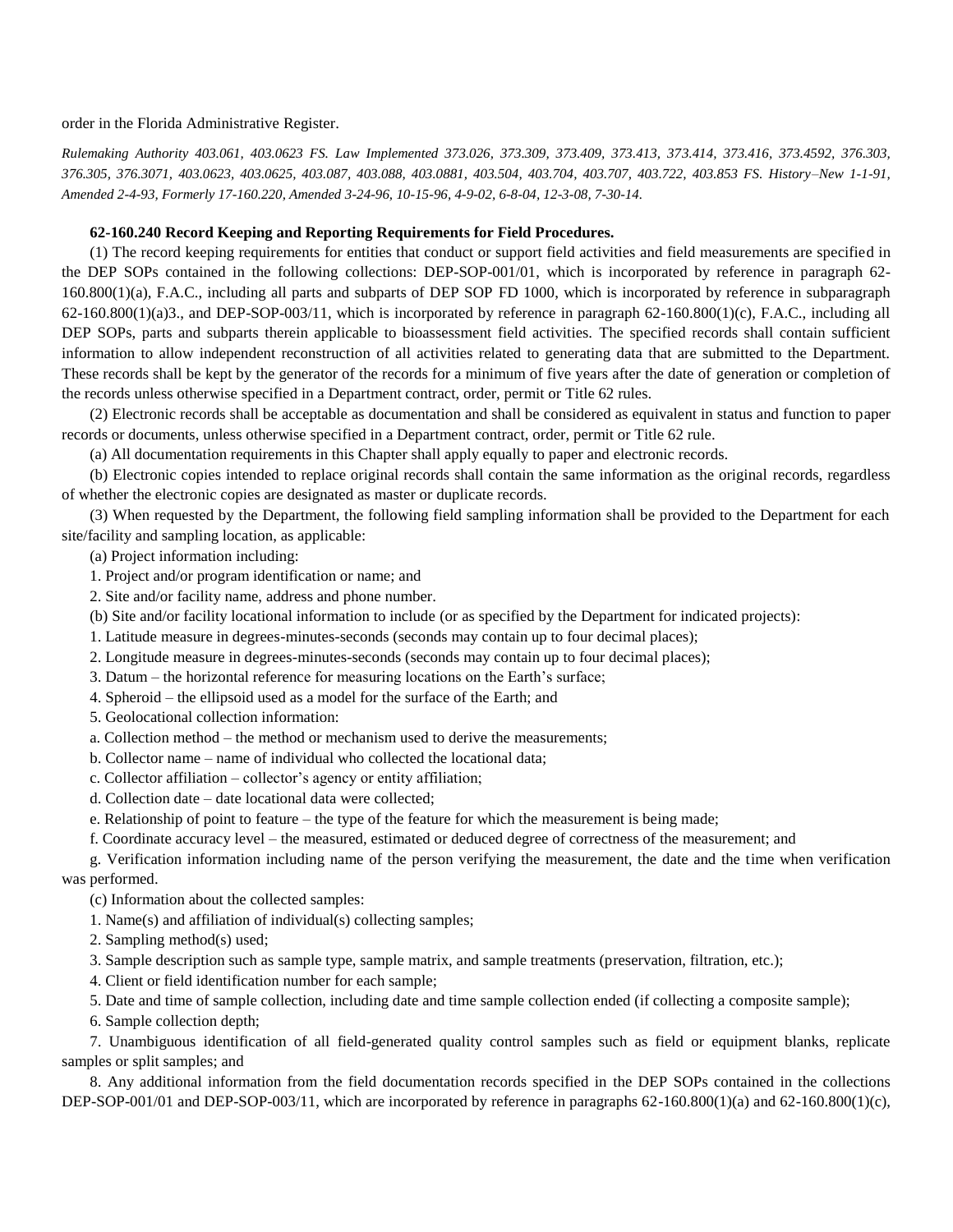### F.A.C., respectively.

(d) Information about field measurement activities:

1. Method(s) used to make field measurement;

2. Name of field parameter;

3. Result, result units and associated data qualifier code(s); and

4. Any additional information from the field documentation records specified in the DEP SOPs contained in the collection DEP-SOP-001/01, which is incorporated by reference in paragraph 62-160.800(1)(a), F.A.C.

(e) Information about site conditions:

1. Weather;

2. Flow (including units); and

3. Any additional information from the field documentation records specified in the DEP SOPs contained in the collection DEP-SOP-001/001/01, which is incorporated by reference in paragraph  $62-160.800(1)(a)$ , F.A.C.

(f) Any additional information specified by the Department in contracts, orders, permits, Title 62 rules or Department-approved planning documents such as quality assurance plans, sampling and analysis plans, and monitoring plans.

(g) All documentation for new or alternative field procedures as required in Rule 62-160.220, F.A.C.

(3) Field sampling data issued to a client(s) for Department-related work or directly to the Department shall be provided to the Department in an electronic format consistent with requirements for importing into Department databases, as specified by the Department in applicable contracts, orders, permits or Title 62 rules. In addition, certain Department programs specify the submission of paper reports. Field sampling information may be incorporated into laboratory reports specified in Rule 62-160.340, F.A.C. Specific electronic and paper report format requirements shall be as specified by the Department in the applicable contract, order, permit or Title 62 rule.

(4) When data are provided to the Department in a report that is a summary, a re-published format, or in a reduced form (e.g., report, table, report form), the report shall not change the original data, or delete any data qualifiers reported by the originating field organization unless specified by Department contract, order, permit, or Title 62 rule. Copies (electronic or paper) of the original field report(s) shall be submitted with all such reports unless directed to do otherwise by the Department.

(5) When data qualifiers are added through a validation or review process that is independent of the field reporting process, the reason for the addition, the date of the addition, and the person adding the qualifier(s) shall be included. These qualifiers shall be included in any documents that are summaries or re-published formats, as described in subsection (4) above.

*Rulemaking Authority 403.061, 403.0623 FS. Law Implemented 373.026, 373.309, 373.409, 373.413, 373.414, 373.416, 373.4592, 376.303, 376.305, 376.3071, 403.0623, 403.0625, 403.087, 403.088, 403.0881, 403.504, 403.704, 403.707, 403.722, 403.853 FS. History–New 4-9-02, Amended 6-8-04, 12-3-08, 7-30-14.*

# **PART III**

### **LABORATORY CERTIFICATION AND PROCEDURES**

#### **62-160.300 Laboratory Certification.**

(1) Except as provided in subsections 62-160.300(2), (3), (4) and (5), F.A.C., or other Title 62 rules, all laboratories generating environmental data for submission to the Department or for use in Department-regulated or Department-sponsored activities shall hold certification from the Florida Department of Health, Environmental Laboratory Certification Program (DOH ELCP). Such certification shall be for all matrix/test method/analyte(s) combinations being measured. The matrix of a sample is defined to be the condition under which the laboratory originally receives the sample, and shall be classified according to the Field of Accreditation Matrix groups defined by subsection 62-160.120(18), F.A.C.

(a) Certification shall be based on the matrix of the sample. The matrix of a sample is defined to be the condition under which the laboratory originally receives the sample, and shall be classified according to the Field of Accreditation Matrix groups defined by subsection 62-160.120(18), F.A.C.

(b) For laboratories reporting data for drinking water compliance, certification shall be for all matrix/text method/analyte(s) combinations being reported.

(c) For the non-potable water matrix, laboratories shall apply for and receive DOH ELCP certification in at least one method for each analytical technology/analyte combination being measured. The Department will accept any of the combinations certified by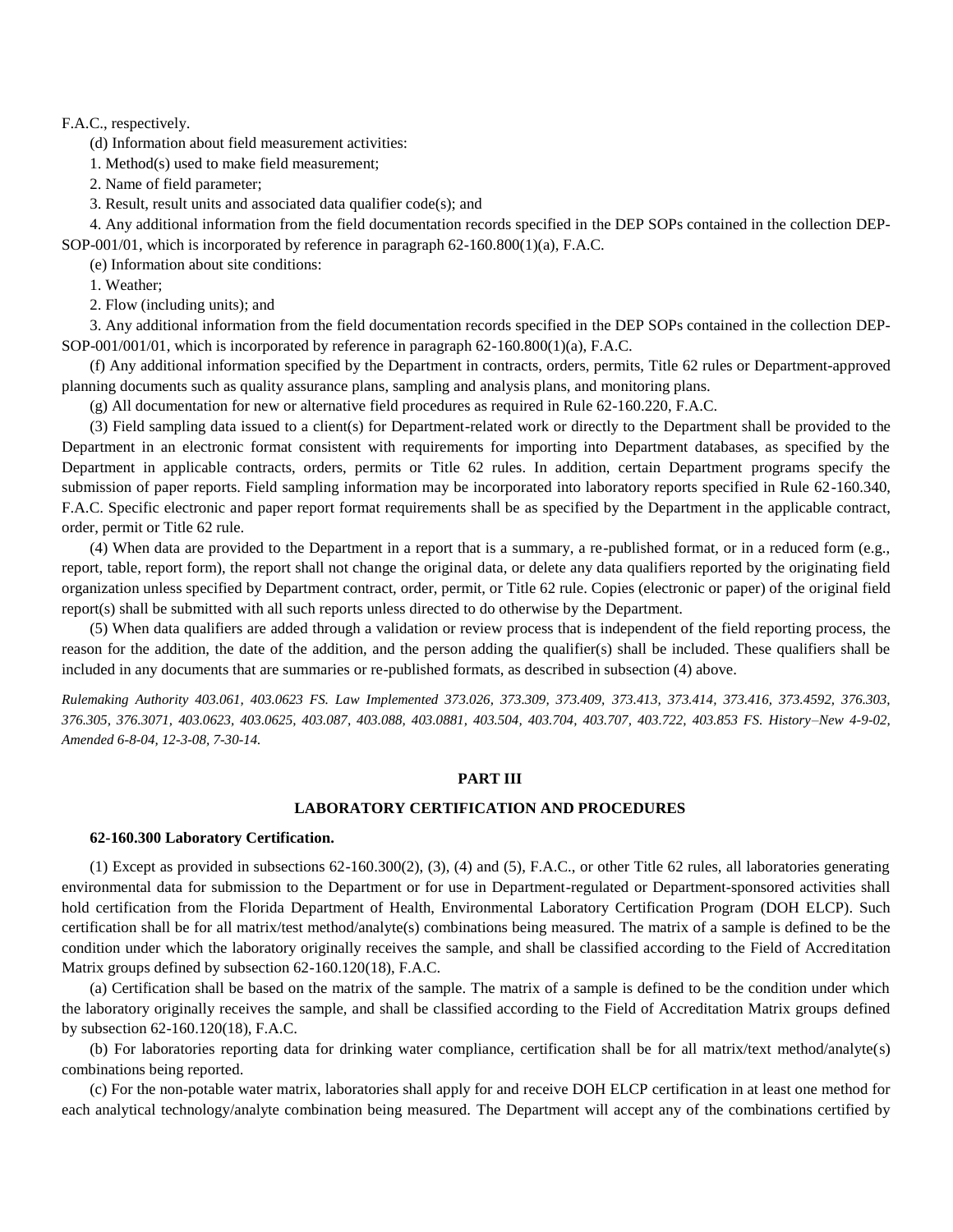the DOH ELCP, according to Rule 64E-1.102, F.A.C., dated 1-24-05.

1. When a Department contract, order, permit or Title 62 rule requires a specific method to be reported, laboratories shall report only that method. Laboratories may report additional analytes not published in the reported method, if the applicable requirements in Rule 62-160.330, F.A.C. are met, and the laboratory is certified according to paragraph 62-160.300(1)(c), F.A.C.

2. Except as noted in sub-paragraph  $62-160.300(1)(c)1$ ., F.A.C., above, laboratories may report results by any method that is equivalent in technology to the method for which they hold certification, provided they are certified for the analyte that is reported. When laboratories report a method for which they do not hold certification, the laboratory shall document that all requirements of the reported method are met.

3. If a laboratory is required to provide data for an analyte for which, according to subsection 62-160.320(1), F.A.C., no method is published for the non-potable water matrix, or the published method for the non-potable water matrix does not meet required data quality objectives established by the Department for a project, but a method is published for the drinking water matrix, and the Department has recognized that the published drinking water method meets the data quality objectives for the Department project for which the method will be used according to subsection 62-160.320(1), F.A.C., the laboratory is not required to obtain certification for the analytical technology/analyte combination in the non-potable water matrix. However, the laboratory must be certified in the drinking water matrix for the reported test method/analyte combination.

(d) For all other matrices, laboratories shall apply for and receive certification for all matrix/test method/analyte combinations that are reported to the Department.

(2) To the extent possible, a laboratory must be certified as specified in subsection 62-160.300(1), F.A.C., before reporting results for a given matrix/analytical technology or test method/analyte combination. However, if a laboratory makes a written request to the Department to use a method that is not certified, the Department will allow a laboratory to begin using a method before the certification process is complete if the laboratory wishes to add an analyte to a matrix/analytical technology or test method combination that is already certified; or if the laboratory is certified for a specific matrix/analytical technology or test method/analyte combination and wishes to add the capability of analyzing samples using the same analytical technology or test method/analyte combination in a different matrix.

(a) The laboratory must have met all the requirements for certification except for the on-site visit by DOH ELCP inspectors. The laboratory must be prepared to provide to the Department copies of the relevant application, applicable performance test sample results and the initial demonstration of capability.

(b) The precision, accuracy and method detection limits generated by the laboratory must meet or exceed the project specific data quality objectives.

(c) The laboratory shall notify the Department of the status of its certification application within 5 business days of receiving notification by DOH ELCP of the certification status.

(3) Laboratory certification by the DOH ELCP is not required for the following test procedures when conducted for the purposes of drinking water compliance:

(a) Alkalinity;

(b) Bromide;

(c) Calcium;

(d) Chlorite (only at entrances to distribution systems);

(e) Specific conductance;

(f) Disinfectant residual (includes residual chlorine);

(g) Orthophosphate;

(h) pH;

(i) Silica;

(j) Specific ultraviolet absorbance;

(k) Temperature;

(l) Total organic carbon;

(m) Turbidity; or

(n) Any analytes in addition to those listed in paragraphs  $62-160.300(3)(a)$  through  $62-160.300(3)(m)$ , F.A.C., above that are exempted from laboratory certification according to subsections 62-550.550(1) and 62-550.550(2), F.A.C., for the specific compliance applications described therein.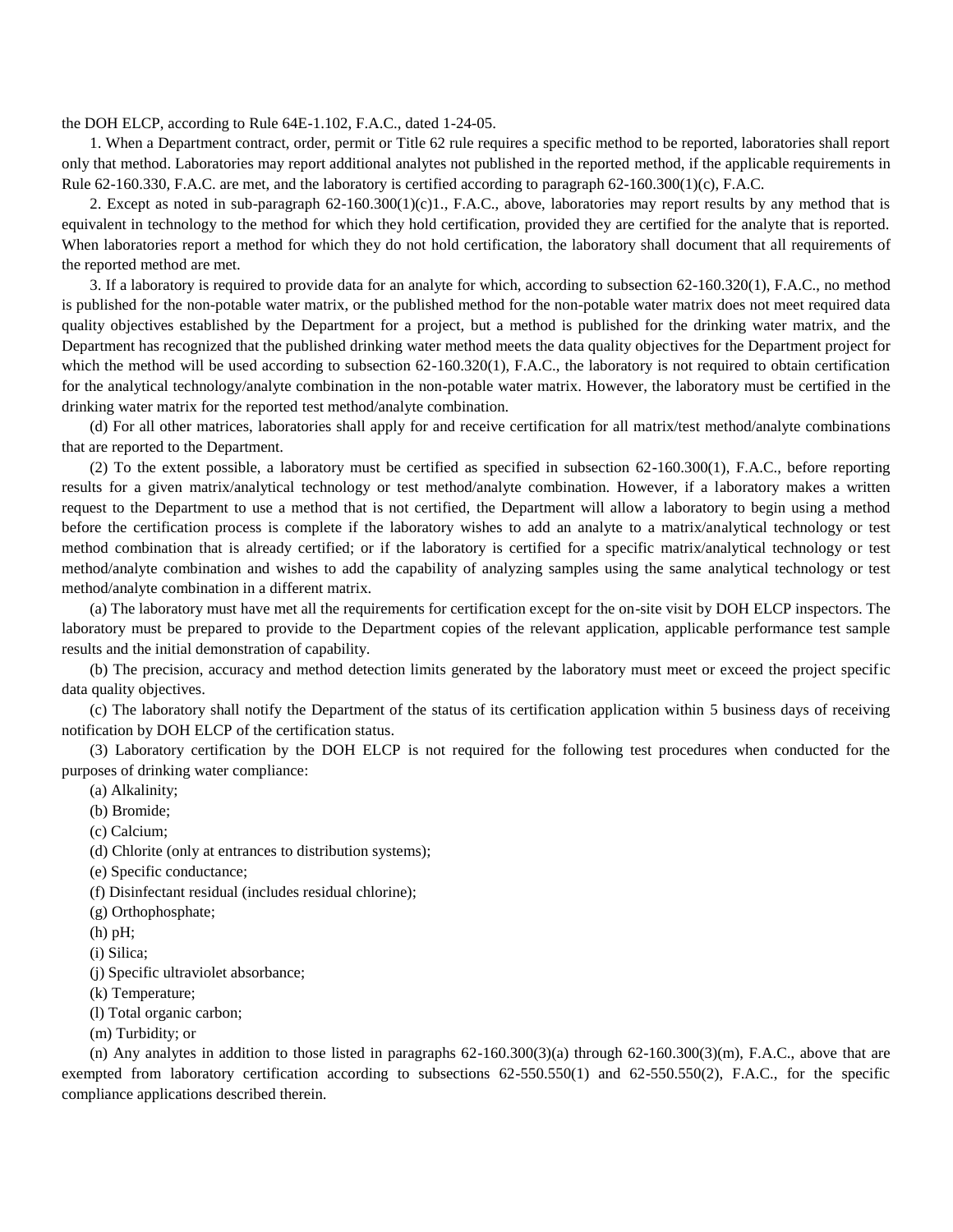(o) The analytes exempted in paragraphs  $62-160.300(3)(a)$  through  $62-160.300(3)(n)$ , F.A.C., above shall be analyzed according to all applicable requirements for analyses according to subsections 62-550.550(1) and 62-550.550(2), F.A.C., for the specific compliance applications described therein.

(p) In cases where the Department has a specific field testing method standard operating procedure (e.g., FT 1100 for pH, in DEP-SOP-001/01, which is incorporated by reference in subparagraph 62-160.800(1)(a)19., F.A.C.), the laboratory or authorized person, as described in Rule 62-550.550, F.A.C., shall follow the Department's procedures. For all other analytes, a laboratory or authorized person, as described in Rule 62-550.550, F.A.C., shall only use test methods that are acceptable for drinking water compliance, as specified in Rule 62-550.550, F.A.C. and shall follow all requirements for calibration verification according to DEP SOP FT 1000 in DEP-SOP-001/01, which is incorporated by reference in subparagraph 62-160.800(1)(a)18., F.A.C.

(4) Except for drinking water compliance testing (see subsection 62-160.300(3), F.A.C.), laboratories are not required to be certified by the DOH ELCP when conducting the following test procedures:

 $(a)$  pH:

(b) Dissolved oxygen;

(c) Specific conductance;

(d) Temperature;

(e) Total residual chlorine (including free available chlorine);

(f) Transparency or light penetration;

(g) Salinity;

(h) Oxidation/reduction potential;

(i) Turbidity;

(j) Explosive gases (when monitoring for the Lower Explosive Limit);

(k) Sulfite (when performed at the sampling location);

(l) Sediment oxygen demand;

(m) Any other test with a specific holding time of fifteen minutes or less when performed at the sampling location; and

(n) Any test in which the reported result is a calculation from the results of other tests for which the laboratory holds certification by the DOH ELCP. When conducting the analyses specified in paragraphs 62-160.300(4)(a) through (n), F.A.C., laboratories shall follow the applicable standard operating procedures in DEP-SOP-001/01 (March 31, 2008). If a method is not listed in DEP-SOP-001/01, the laboratory shall use an approved laboratory method as identified in Rule 62-160.320, F.A.C.

(5) Certification is not required for:

(a) Any analyses related solely to internal process control;

(b) Geochemical parameters and bacteriological tests conducted at the sampling location for the purposes of evaluating remediation activities;

(c) Those matrix/method/analyte combinations (such as taxonomic identification) that are not included in the DOH ELCP scope of accreditation; however, if the scope of accreditation is uncertain for a specified matrix/method/analyte combination, the Department shall refer the matter of scope of accreditation to the DOH ELCP for a determination;

(d) Research-oriented methods as described in Rule 62-160.600, F.A.C.; or

(e) Methods approved for site-specific, limited-use purpose if such certification is specifically waived by the Department program for which the method will be used.

(f) Methods and procedures required to perform the Specific Oxygen Uptake Rate (SOUR) test, when performed by authorized persons according to Chapter 62-640, F.A.C.

(6) If the requirement for certification is only temporarily waived by the Department according to paragraph  $62-160.300(5)(e)$ , F.A.C., for expediency in order to meet specific Department project objectives, the laboratory shall apply for certification for the relevant tests and matrices specified in the waiver, if the Department has determined that use of the tests for long-term compliance with Department rules is necessary. In this case, the Department shall establish a deadline for applying for the certification.

(7) Even if certification is not required (see subsections 62-160.300(3), (4) and (5), F.A.C.), laboratory organizations shall follow the relevant Department-approved methods as provided in Rule 62-160.320, F.A.C., as applicable. In addition, the laboratory shall operate a quality assurance program consistent with the quality systems requirements of the TNI Standards in EL-V1-2009- ISO, which is incorporated by reference in paragraph 62-160.800(3)(b), F.A.C.

*Rulemaking Authority 403.061, 403.0623, 403.0625, 403.863 FS. Law Implemented 373.026, 373.309, 373.409, 373.413, 373.414, 373.416,*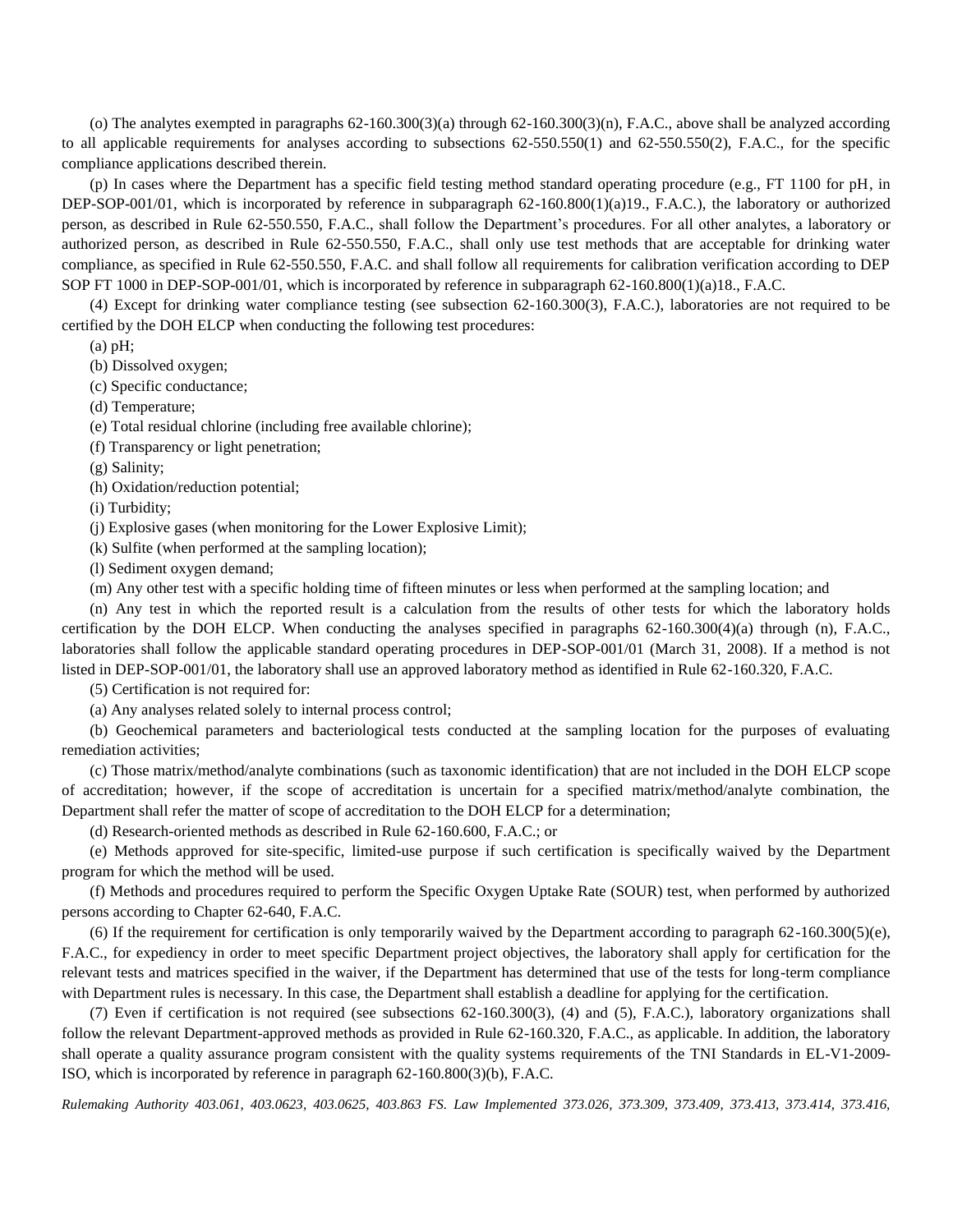*373.4592, 376.303, 376.305, 376.3071, 403.0623, 403.0625, 403.087, 403.088, 403.0881, 403.504, 403.704, 403.707, 403.722, 403.803, 403.853 FS. History–New 1-1-91, Amended 2-4-93, 2-27-94, Formerly 17-160.300, Amended 3-24-96, 4-9-02, 6-8-04, 12-3-08, 7-30-14.*

#### **62-160.320 Approved Laboratory Methods.**

(1) Approved laboratory methods are specified in the Department's rules, contracts, orders or permits. When methods are specified by a Department rule, contract, order or permit, only those methods shall be used. For informational purposes, the Department maintains lists of methods, method compendiums and publication sources that have been recognized the Department. When laboratory methods are not specified in Department rules, contracts, orders or permits, applicable methods from the list of recognized methods are approved, where the methods are determined by the Department to satisfy data quality objectives established for the Department project. However, these lists shall not supersede or limit the use of other methods that are required by contract, order, permit or Title 62 rule. Links for the lists of methods are posted on the Department's webpage at http://www.dep.state.fl.us/water/sas/qa/am-sources.htm. Additionally, the Environmental Protection Agency published updated lists of analytical methods in Guidelines Establishing Test Procedures for the Analysis of Pollutants Under the Clean Water Act; Analysis and Sampling Procedures, Final Rule, Federal Register, Vol. 77, No. 97, Friday, May 18, 2012, Rules and Regulations, pp. 29758–29846, which is incorporated by reference in subsection 62-160.800(6), F.A.C.

(2) Except as specified in subsections (3) and (4) below, laboratories performing taxonomic identification for periphyton or benthic macroinvertebrates shall use the procedures in the following DEP SOPs, which are contained in DEP-SOP-002/01, which is incorporated by reference in paragraph 62-160.800(1)(b), F.A.C.:

(a) For taxonomic identification of periphyton, LQ 1000 shall be used, including part LQ 7000, and subparts LQ 7100 through LQ 7140;

(b) For taxonomic identification of benthic macroinvertebrates, LQ 1000 shall be used, including part LQ 7000, and subparts LQ 7400 through LQ 7420.

(3) Laboratories performing taxonomic identifications or calculations for the Stream Condition Index (SCI), the Lake Vegetation Index or making a Biorecon determination shall use the procedures in the following DEP SOPs, which are contained in DEP-SOP-003/11, which is incorporated by reference in paragraph 62-160.800(1)(c), F.A.C.:

(a) For the Stream Condition Index, SCI 1000 shall be used (including part SCI 2000 and subparts SCI 2100 through SCI 2230);

(b) For the Lake Vegetation Index, LVI 1000 shall be used (including part LVI 2000 and subparts LVI 2100 through LVI 2210);

(c) For the BioRecon determination, BRN 1000 shall be used (including part BRN 2000 and subparts BRN 2100 through BRN 2110).

(4) Additionally, laboratories or persons performing taxonomic identifications, calculations or data usability assessments for the Stream Condition Index (SCI), the Lake Vegetation Index or a BioRecon determination shall follow the procedures and satisfy the data quality objectives discussed in DEP-SAS-001/11 and DEP-SAS-002/11, which are incorporated by reference in paragraphs 62- 160.800(2)(e) and 62-160.800(2)(f), F.A.C., respectively.

(5) Laboratories calculating the Lake Condition Index (LCI) shall use the procedures in DEP SOP LT 7000 (including parts LT 7010, LT 7020, LT 7030, LT 7040, LT 7300 and LT 7900), which are contained in DEP-SOP-002/01, and incorporated by reference in subparagraph 62-160.800(1)(b)3., F.A.C.

(6) Laboratories calculating the Wetland Condition Indices (WCI) shall use the procedures in DEP SOP LT 7000, part LT 7600, including all subparts as listed below, which are contained in DEP-SOP-002/01, and incorporated by reference in subparagraph 62- 160.800(1)(b)3., F.A.C.:

(a) For the determination of Wetland Condition Index for freshwater isolated herbaceous wetlands, DEP SOP subpart LT 7610 shall be used (including subparts LT 7611 and LT 7612).

(b) For the determination of Wetland Condition Index for freshwater isolated forested wetlands, DEP SOP subpart LT 7620 shall be used (including subparts LT 7621 and LT 7622).

*Rulemaking Authority 403.061, 403.0623 FS. Law Implemented 373.026, 373.309, 373.409, 373.413, 373.414, 373.416, 373.4592, 376.303, 376.305, 376.3071, 403.0623, 403.0625, 403.087, 403.088, 403.0881, 403.504, 403.704, 403.707, 403.722, 403.853 FS. History–New 4-9-02, Amended 12-3-08, 7-30-14.*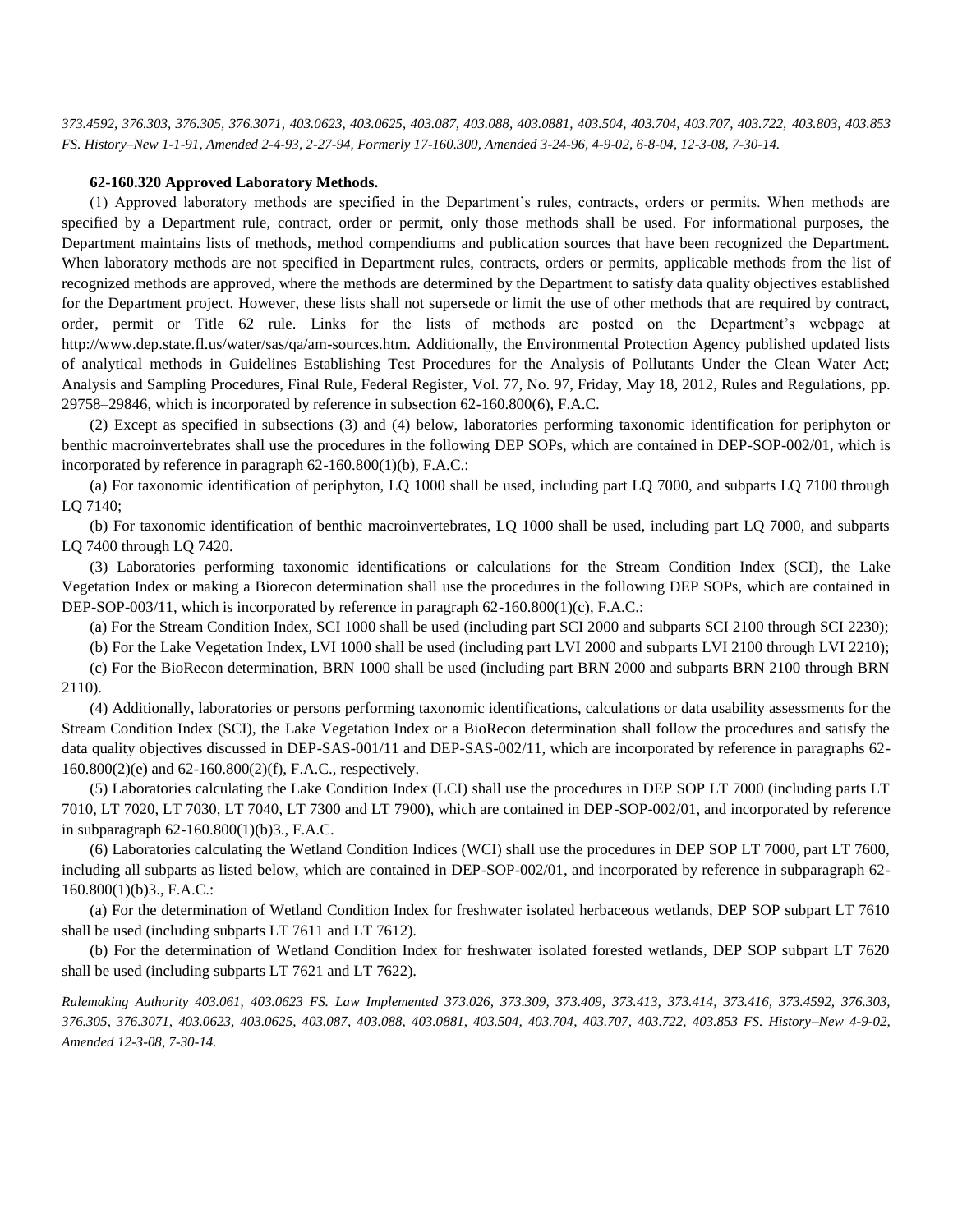### **62-160.330 Approval of New and Alternative Laboratory Methods.**

(1) Any person may apply for use of a laboratory method other than those described in subsection 62-160.320(1), F.A.C. Laboratory methods that have been previously approved for use in a contract, order, or permit, or approved by the Department to meet established data quality objectives according to subsection 62-160.320(1), F.A.C., shall remain approved. The documentation that approved the use of the method must be retained for at least five years after the last use of the method.

(2) All new and alternative laboratory methods that support a Department contract, order, permit or Title 62 rule must be approved by the Department prior to use. These methods fall into one of two categories:

(a) New – an analytical laboratory method that tests for an analyte (such as a chemical compound, component, or microorganism) in a specified matrix, and where a method has not been specified, recognized or approved by the Department according to subsection 62-160.320(1), F.A.C.

(b) Alternative – an analytical laboratory method that tests for an analyte (such as a chemical compound, component, or microorganism) in a specified matrix, and is intended to be used in place of a method that has been specified, recognized or approved by the Department according to subsection 62-160.320(1), F.A.C. Alternative methods cannot be approved for the following:

1. Any method that the United States Environmental Protection Agency has designated for analysis of a "method-defined analyte"; and

2. The following methods from DEP-SOP-002/01, which is incorporated by reference in subparagraph 62-160.800(1)(b)3., F.A.C., including all subparts of the methods cited:

a. LT 7300, Lake Condition Index (LCI) Determination; and

b. Part LT 7600 of LT 7000.

3. The following methods from DEP-SOP-003/11, which is incorporated by reference in paragraph 62-160.800(1)(c), F.A.C., including all parts and subparts of the methods cited:

a. BRN 1000;

b. SCI 1000, except that the Department shall consider proposed alternatives to sample preservation procedures in SCI 1000, in accordance with subsection 62-160.330(1), F.A.C.;

c. LVI 1000.

(3) A method modification is any modification to a published analytical laboratory method that changes the scope and applicability, specifications, procedures, performance criteria or requirements contained in the method, as applicable to the analytes and matrices for which the method was originally published. A published method is any method specified, recognized or approved by the Department according to subsection 62-160.320(1), F.A.C., or otherwise available to the public in the scientific literature. A modified method must satisfy the data quality objectives established by the Department project for which the modifed method will be used. Additionally, validation of the modified method shall demonstrate that the modified method produces equivalent or superior analytical performance, as compared to the unmodified method, where applicable to the analyte and matrix for which the modifed method will be used.

(a) Upon review of any request to use a modified method, the Department shall determine whether the proposed modified method is a new method or alternative method, according to subparagraph 62-160.330(2)(a) or 62-160.330(2)(b)., F.A.C. All proposals to use modified methods as new methods or alternative methods shall include the submittal of method validation documentation to the Department. Modified methods that are not determined to be new or alternative methods do not require submittal of method validation documentation, as indicated in paragraph (b) below. Methods listed in subparagraphs 62- 160.330(2)(b)1. – 62-160.330(2)(b)3., F.A.C., may not be modified.

(b) Except as indicated in paragraph (c) below, method modifications specifically allowed by the published method and do not require submittal of method validation documentation to the Department prior to use. However, the laboratory shall retain all data that demonstrate that the modification meets the Department's data quality objectives established for the Department project for which the method will be used, and Department approval is limited to the specific method scope and modifications validated by the laboratory. In addition, the laboratory shall document initial and ongoing performance of the method modification, where such demonstration is required by the original, unmodified published method, and, as otherwise required in the testing module of the TNI Standard EL-V1-2009-ISO, which is incorporated by reference in paragraph 62-160.800(3)(b), F.A.C., that is applicable to the method, when laboratory certification is required according to Rule 62-160.300, F.A.C. All method validation records shall be retained for at least five years after the last use of the modification.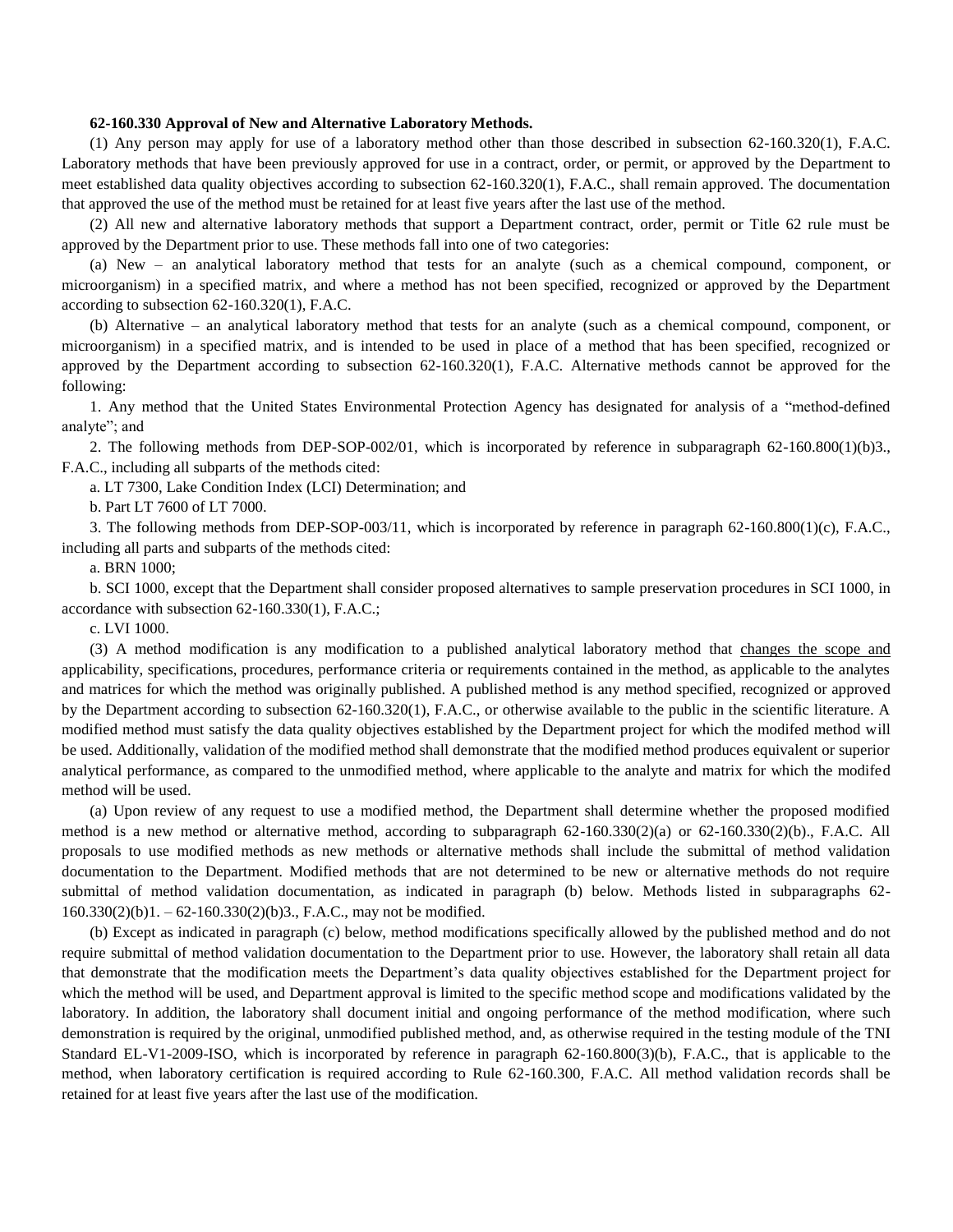1. Except as indicated in subparagraph 62-160.330(2)(b)1., F.A.C., allowable modifications described by the Environmental Protection Agency (EPA) at 40 CFR, Part 136.6, which is incorporated by reference in subsection 62-160.800(10), F.A.C., are applicable to the methods listed at 40 CFR, Part 136.3, which is incorporated by reference in subsection 62-160.800(7), F.A.C. The Department shall consider all interpretations of 40 CFR Part 136.6 as published by the EPA on its webpages or in applicable EPA memoranda when responding to requests from any person for assistance in clarifying whether a modification to a method listed at 40 CFR, Part 136.3 is allowed. Where such a determination is uncertain or controversial, the Department shall refer the request to the EPA Region 4 Regional Administrator for determination. However, this determination shall not supersede any requirements in Department rules, contracts, orders or permits to use specific methods.

2. Except as indicated in subparagraph 62-160.330(2)(b)1., F.A.C, the Department has determined that methods published by the Environmental Protection Agency (EPA) as the collection entitled Test Methods for Evaluating Solid Waste, Physical/Chemical Methods (SW-846) may be modified, to achieve Department data quality objectives, when such modifications are made according to the information and requirements for implementing flexibility in the use of SW-846 methods, alternative methods or method modifications, as discussed in Chapter Two, Section 2.1, in SW-846, which is incorporated by reference in subsection 62- 160.800(13), F.A.C.. However, this determination shall not supersede any requirements in Department rules, contracts, orders or permits to use specific methods.

(c) If the modified method will be used as an alternative method as described in subsection 62-160.320(2), F.A.C., the method validation shall demonstrate that the modified method produces equivalent or superior analytical performance in meeting the data quality objectives established for the Department project, as compared to the method for which it is proposed as an alternative. Validation documentation shall be submitted to the Department according to subsection 62-160.330(4), F.A.C.

(4) New and alternative methods shall be demonstrated as appropriate for use according to the requirements in DEP-QA-001/01, which is incorporated by reference in subsection 62-160.800(5), F.A.C., unless otherwise specified in a Department contract, order, permit or Title 62 rule. Where applicable, any additional demonstrations of initial and ongoing performance shall also be evaluated and documented for the new or alternative method, where such demonstration is required by an original, published method, including a published method that has been modified, and, as otherwise required in the testing module of the TNI Standard EL-V1- 2009-ISO, which is incorporated by reference in paragraph 62-160.800(3)(b), F.A.C., that is applicable to the method, when laboratory certification is required according to Rule 62-160.300, F.A.C. Except as indicated in paragraph 62-160.330(2)(b), F.A.C., method validation documentation shall be submitted to the Department for review and approval. The submitted method validation documentation for a new or alternative laboratory method shall be evaluated by the Department based on its intended use:

(a) Limited-Use Method – the laboratory method is intended only for testing environmental samples from a particular site, waste stream (e.g., facility location) or sample matrix (e.g., effluent, groundwater or drinking water). A limited-use method is validated by a single laboratory and shall only be used by that laboratory.

(b) Statewide-Use Method – the laboratory method is intended for testing environmental samples from similar matrices, sites or waste streams within the state of Florida by multiple laboratories. For a statewide method, the Department requires an interlaboratory collaborative study following the specifications in Appendix D, Official Methods of Analysis of the AOAC INTERNATIONAL, which is incorporated by reference in subsection 62-160.800(14), F.A.C. Alternatively, an interlaboratory collaborative study that is designed based on procedures published by a nationally recognized consensus-based standards organization (e.g., ASTM International) may be used. Specifications for these studies are provided in DEP-QA-001/01, which is incorporated by reference in subsection 62-160.800(5), F.A.C.

(5) Research methods shall be submitted for review and approval according to the requirements provided in Rule 62-160.600, F.A.C. If a method is initially developed for research purposes but will subsequently be used for compliance or other regulatory activities, the method shall be submitted for review and approval according to subsections 62-160.330(1), (2) and (4), F.A.C.

(6) The approval or disapproval of any submitted new or alternative method shall be noticed as follows:

(a) For methods that are submitted for limited use, the Department shall issue an order of approval or disapproval of the new or alternative method to the person who submitted the method (including the Department). Any additional administrative or scientific information pertinent to the approval or disapproval of the method shall be included or incorporated by reference in the order. On the date of its issuance, the order and the new or alternative method shall be posted on the Department's Internet site, and all persons enrolled to receive the Department's Quality of Science eNewsletter shall be notified of the approval or disapproval of the submitted method via the designated listserve.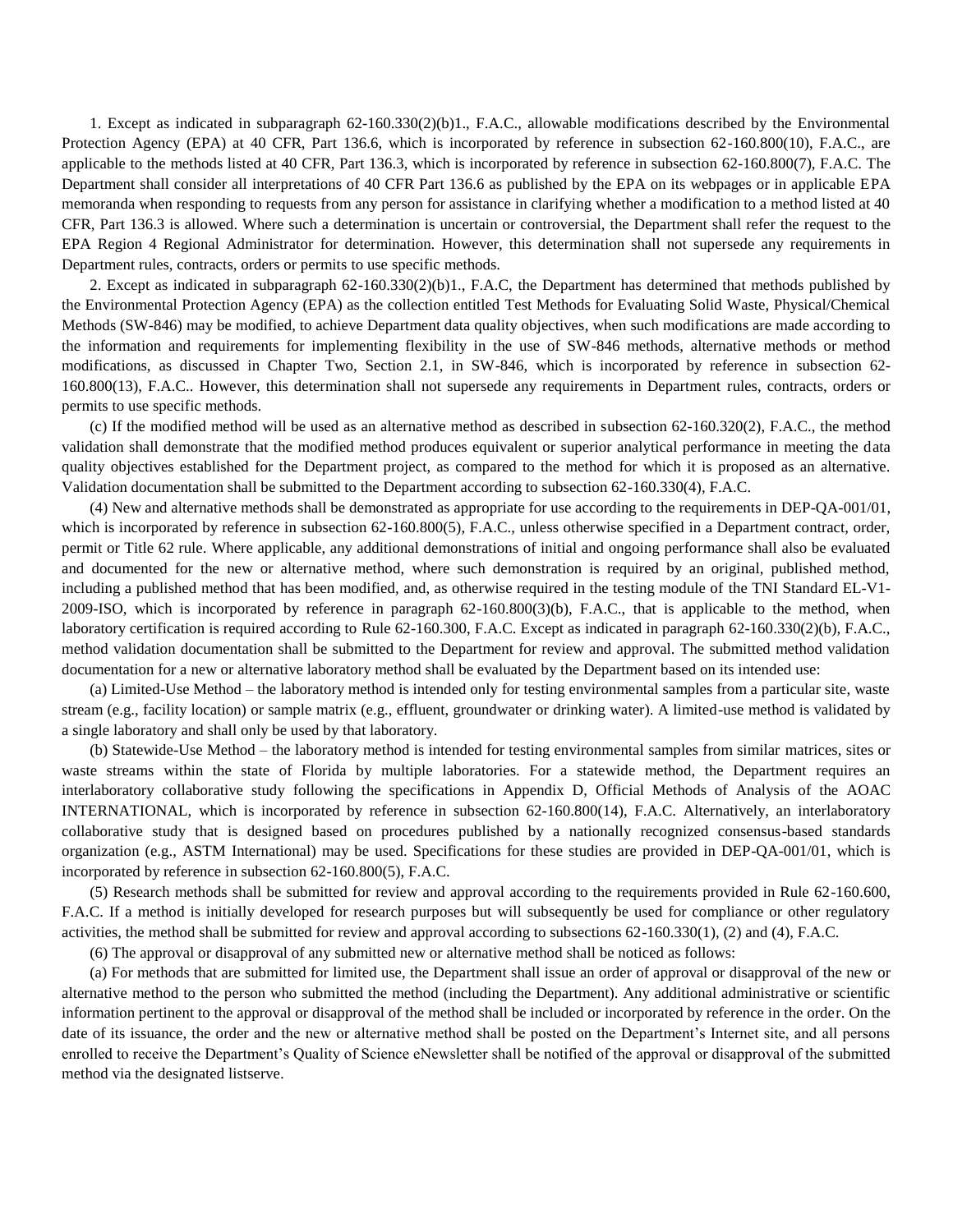(b) For methods that are submitted for statewide use, the Department shall issue an order to the person who submitted the method (including the Department). Any additional administrative or scientific information pertinent to the approval or disapproval of the method shall be included or incorporated by reference in the order. A notice of the order approving or disapproving the method shall be published in the Florida Administrative Register. On the date of its issuance, the order and the new or alternative method shall be posted on the Department's Internet site, and all persons enrolled to receive the Department's Quality of Science eNewsletter shall be notified of the approval or disapproval of the submitted method via the designated listserve.

(c) Any substantially affected party may request an administrative hearing as provided in Chapter 120, F.S., within 21 days of the date of the order for limited use or within 21 days of the date publication of the order in the Florida Administrative Weekly for state-wide use.

(7) Applicants who are analyzing discharges regulated under the National Pollutant Discharge Elimination System (NPDES) permit system shall comply with applicable regulations in 40 CFR Part 136 sections 136.4, 136.5 and 136.6 , which are incorporated by reference in subsections 62-160.800(8)-(10), F.A.C., respectively. Applicants shall submit the application to the Department, which shall forward the application to the United States Environmental Protection Agency Administrator of Region 4 for review and approval. The determination for approval or rejection shall be made by the United States Environmental Protection Agency. If requested by the applicant, the Department shall assist the applicant in determining whether an application is required for modifications to methods listed at 40 CFR, Part 136.3, according to subparagraph 62-160.330(2)(b)1., F.A.C.

(8) Applicants who are analyzing compliance samples under the Safe Drinking Water Act shall comply with the applicable provisions 40 CFR Part 141, section 141.27, which is incorporated by reference in subsection 62-160.800(11), F.A.C. and Rule 62- 550.550, F.A.C. Use of an alternative analytical technique requires written permission from the Department and United States Environmental Protection Agency.

(9) Except for methods promulgated by the United States Environmental Protection Agency in the Federal Register, a new or alternative laboratory method approved by the Department shall be removed from approval if new technical, scientific or regulatory information justifies its removal. The Department shall use the best scientific and technical information, methods and data in its possession in making the determination to remove a laboratory method from approval.

(a) For a new or alternative laboratory method that was approved for limited use, the Department shall issue an order of rescission of approval of the new or alternative laboratory method to the person who submitted the method (including the Department). Any additional administrative or scientific information pertinent to the rescission of approval of the method shall be included or incorporated by reference in the order. On the date of its issuance, the order shall be posted on the Department's Internet site, and all persons enrolled to receive the Department's Quality of Science eNewsletter shall be notified of the rescission of approval of the method via the designated listserve. Any person substantially affected by the rescission of approval of the new or alternative laboratory method may request an administrative hearing as provided in Chapter 120, F.S., within 21 days of the date of the order.

(b) For a new or alternative laboratory method that was approved for statewide use, the Department shall issue an order of rescission of approval of the new or alternative laboratory method to the person who submitted the method (including the Department). Any additional administrative or scientific information pertinent to the rescission of approval of the method shall be included or incorporated by reference in the order. A notice of the order rescinding approval of the method shall be published in the Florida Administrative Register. On the date of its issuance, the order shall be posted on the Department's Internet site, and all persons enrolled to receive the Department's Quality of Science eNewsletter shall be notified of the rescission of approval of the method via the designated listserve. Any person substantially affected by the rescission of approval of the new or alternative laboratory method may request an administrative hearing as provided in Chapter 120, F.S., within 21 days of the date of publication of the order in the Florida Administrative Register.

*Rulemaking Authority 403.061, 403.0623 FS. Law Implemented 373.026, 373.309, 373.409, 373.413, 373.414, 373.416, 373.4592, 376.303, 376.305, 376.3071, 403.0623, 403.0625, 403.087, 403.088, 403.0881, 403.504, 403.704, 403.707, 403.722, 403.853 FS. History–New 4-9-02, Amended 6-8-04, 12-3-08, 7-30-14.* 

# **62-160.340 Record Keeping and Reporting Requirements for Laboratory Procedures.**

(1) Laboratory record keeping requirements shall follow those specified by the DOH ELCP in Rule 64E-1.005, F.A.C., dated 1- 24-05 and this Chapter.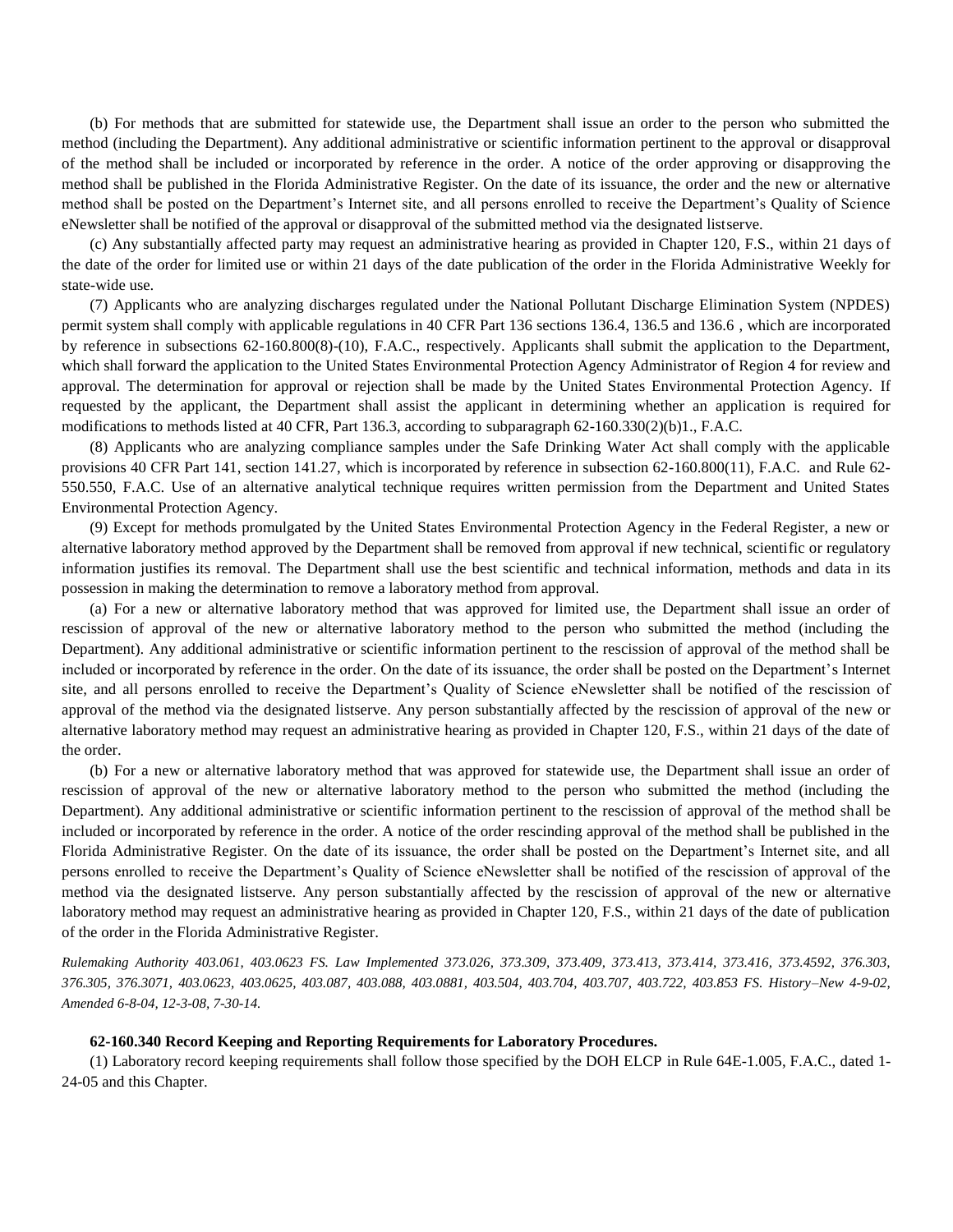(a) The laboratory records shall contain sufficient information to allow independent reconstruction of all activities related to generating data that are submitted to the Department.

(b) In addition, the laboratory shall ensure that its records include all information necessary to support the analytical report (subsection 62-160.340(3), F.A.C.).

(c) Records shall be retained for a minimum of five years after the date of generation or completion of the records unless otherwise specified in a Department contract, order, permit or Title 62 rules.

(d) Electronic records shall be acceptable as documentation and shall be considered as equivalent in status and function to paper records or documents, unless otherwise specified in a Department contract, order, permit or Title 62 rule.

1. All documentation requirements in this Chapter shall apply equally to paper and electronic records.

2. Electronic copies intended to replace original records shall contain the same information as the original records, regardless of whether the electronic copies are designated as master or duplicate records.

(2) When requested by the Department, the laboratory shall provide applicable records or copies of the records to the Department. These records shall include, but are not limited to:

(a) Laboratory and project information including:

1. Signed and dated final report (laboratory analytical report) as specified in subsection (3) below;

2. Project information such as client name, site name, client project number, or client project name;

3. When applicable, the quality assurance project plan associated with the project;

4. Client or field identification number for each sample;

5. Date and time of sample collection;

6. Sample matrix (e.g., groundwater, effluent, waste, soil, etc.);

7. Sample type (e.g., environmental sample, field blank, matrix spike); and

8. Identification of all laboratories providing analytical results in the report and the appropriate laboratory certification numbers from the DOH ELCP (if applicable) for each laboratory.

(b) Sample receipt, preparation and analysis information including:

1. Laboratory identification number for each sample fraction;

2. Sample receipt conditions such as proper and intact custody seals;

3. Positive verification of chemical and/or physical sample preservation during sample receipt and/or before sample analysis. The information shall include the preservation acceptance criteria, an indication of acceptability, and the value(s) if the criteria are not met;

4. Sample preparation information, if applicable, including method, date of sample preparation and time of sample preparation if the holding time specified in Rule 62-160.400, F.A.C., is less than or equal to 72 hours;

5. Sample analysis information including analytical method, date of sample analysis, and time of sample analysis if the holding time specified in Rule 62-160.400, F.A.C., is less than or equal to 72 hours; and

6. Analysis records of original data. Original data is information generated at the time of or as the result of performing laboratory procedures or tests; e.g., "raw" data automatically reported or logged from analytical instrumentation, such as strip chart recordings or chromatograms; handwritten laboratory notes, laboratory notebooks or drawings; completed laboratory forms or bench sheets; and photographs.

(c) Sample result information including:

1. Analyte or organism name as applicable;

2. Test result with all applicable data qualifiers, as specified in Table 1: Data Qualifier Codes;

3. Test result units;

4. Other sample characteristics such as percent moisture or fraction (i.e., total or dissolved); and

5. Textual comments, if applicable, that specify any deviations (such as failed quality control), additions to, or exclusions from, the analytical method, and any non-standard conditions (such as sample matrix or environmental conditions) that have affected the quality of results.

(d) Laboratory quality control information including:

1. Identification that unambiguously links groups of samples to a specified set of activities such as preparation, analysis, shipping, reporting, or quality control;

2. Laboratory blank results (results for any laboratory blank analysis as required by the DOH ELCP certification or the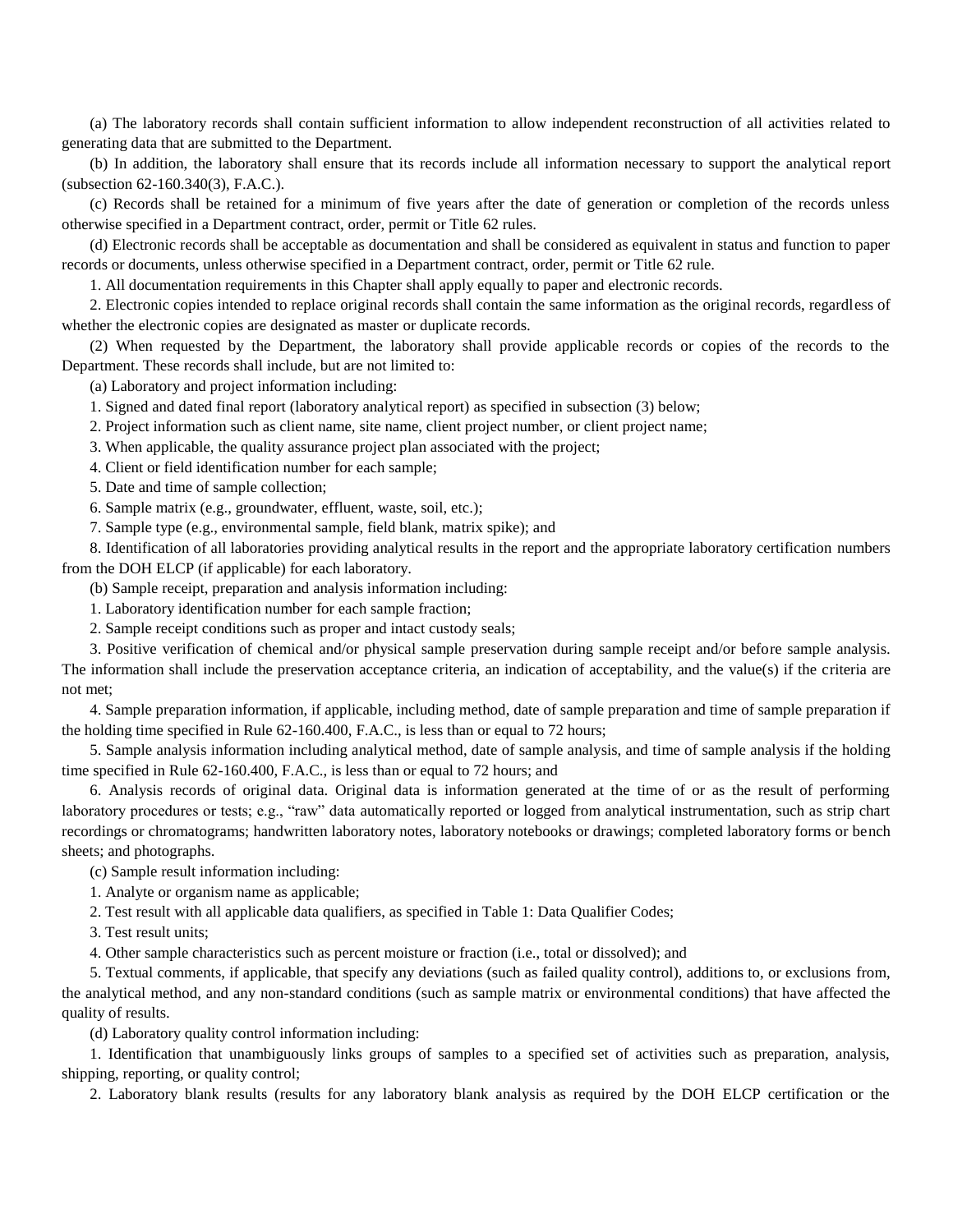analytical method); and

3. Information pertaining to replicate sample analysis including an unambiguous designation of the replicate sample (e.g., sample duplicate, sample matrix spike duplicate, laboratory control spike duplicate, etc.); result of laboratory replicate analysis; replicate precision expressed in terms required by the reported method or as Relative Percent Difference or Percent Relative Standard Deviation (defined in DEP-QA-001/01 (February 1, 2004)); and acceptance limits for controlling replicate precision (inhouse control limits used by the data generator when control limits are not specified by the reported method or data quality objectives identified by the Department).

(e) Instrument Calibration/Verification including:

1. Number of standards;

2. Acceptability requirements for initial calibration, and initial and continuing calibration verifications; and

3. Origin, and preparation (if applicable) for all standards used for calibration.

(f) For chemical testing:

1. When applicable, indication that a sample was filtered in the laboratory;

2. For each analyte, records to support:

a. When applicable, determination of method detection limit(s) and practical quantitation limit(s) including the method by which each are determined; the raw and processed data supporting the determination(s); and effective dates; and

b. Dilution factor (if applicable).

3. Matrix or laboratory control spike information including concentration level (level of analyte added to a spiked sample), matrix or laboratory control spike recovery (results for matrix spike/duplicate sample analysis including those required by methods) and matrix or laboratory control spike recovery limits (in-house recovery limits used by the data generator when control limits are not specified by the reported method or data quality objectives identified by the Department); and

4. When performed, surrogate spike information including concentration level (level of analyte added to the sample), surrogate spike recovery, and surrogate recovery limits (in-house recovery limits used by the data generator when control limits are not specified by the reported method or data quality objectives identified by the Department).

(g) For microbiological testing:

1. Results of all applicable reagent or dilution water quality or suitability test associated with samples;

2. Results of all media quality control tests; and

3. Sample ID of sample used to verify positive results and results of such verifications.

(h) For toxicity (bioassay) testing:

1. Test type (acute or chronic);

2. Test organism(s) used;

3. Age(s) of test organism(s);

4. Test result(s);

5. Statistical method used to generate the result(s);

6. Control data (mortality/weight/reproduction, etc.) as appropriate to test type;

7. Test end points and confidence intervals;

8. Standard reference toxicant data associated with batch of test organisms; and

9. Physical and chemical measures that are associated with the test (pH, temperature, dissolved oxygen, etc.).

(i) For benthic invertebrate taxonomic identification:

1. Sorting efficiency, as percent (%);

2. Number and identity of taxa in sample;

3. Percent agreement between or among identifications performed by two or more independent taxonomists associated with the period when results were generated;

4. Indication of which organisms were verified against standard reference collection; and

5. Indication of whether the organism range includes Florida.

(j) For algal taxonomic identification:

1. Percent agreement between or among identifications performed by two or more independent taxonomists associated with the

period when results were generated;

2. Number and identity of taxa in the sample;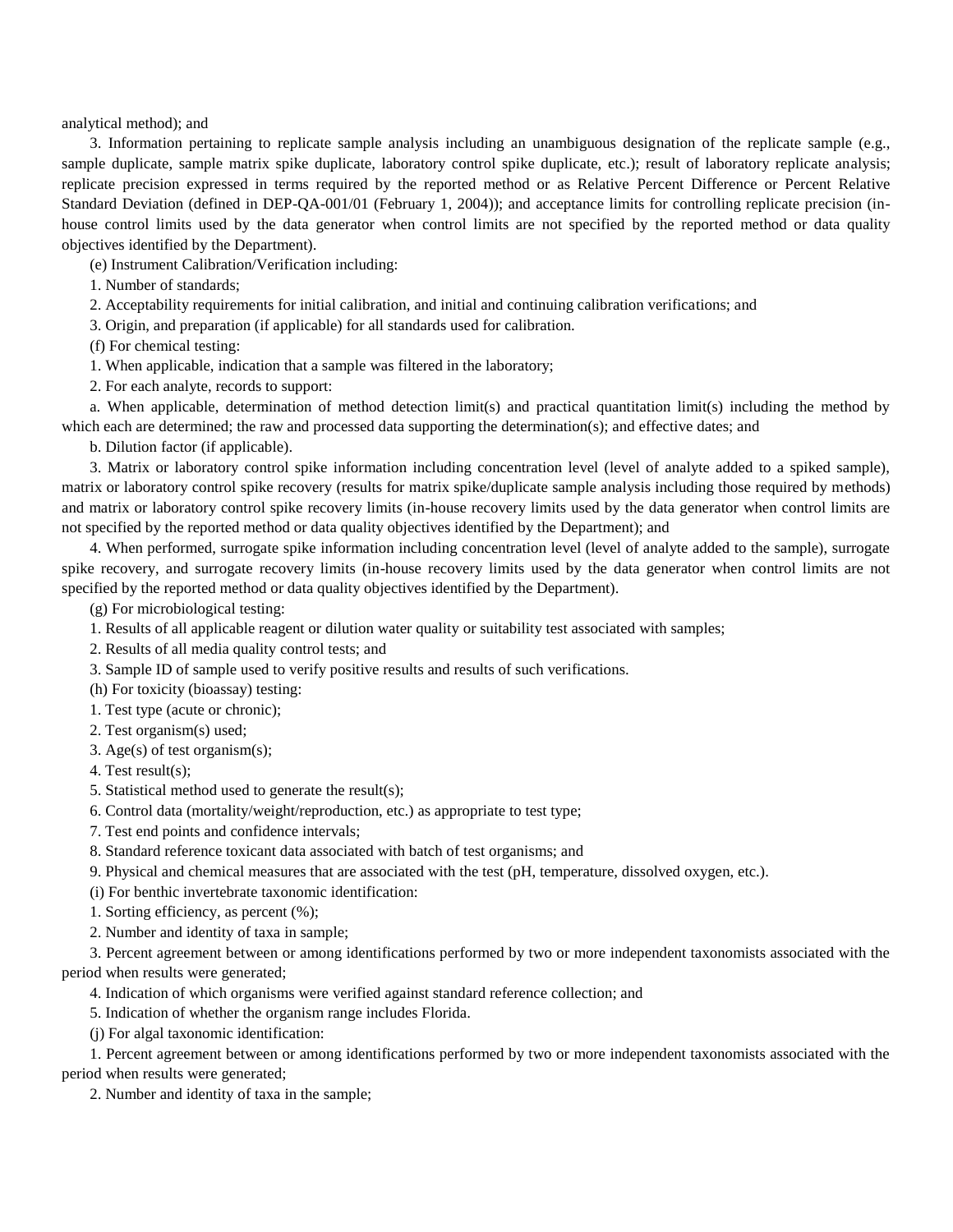3. Microscope magnification;

4. Dilution factor;

5. Surface area sampled (periphyton) or volume sampled (phytoplankton);

6. Number of fields counted; and

7. Counting chamber dimensions.

(k) Field quality control results including trip blanks, field blanks, equipment blanks, and field replicates as required by individual DEP SOPs in DEP-SOP-001/01, which is incorporated by reference in paragraph 62-160.800(1)(c), F.A.C., or the applicable contract, order, permit, or Title 62 rule;

(l) Any additional elements specified by the Department in contracts, orders, permits, Title 62 rules, or Department-approved planning documents such as quality assurance plans, sampling and analysis plans, and monitoring plans;

(m) All documentation for modified, new and alternative methods, as required in Rule 62-160.330, F.A.C.; and

(n) Any additional records required in individual DEP SOPs in DEP-SOP-002/01, which is incorporated by reference in paragraph 62-160.800(1)(b), F.A.C., including DEP SOP LD 1000 and all parts and subparts of LD 1000 therein; and, any additional records required in individual DEP SOPs in DEP-SOP-003/11, incorporated by reference in paragraph 62-160.800(1)(c), F.A.C., including all DEP SOP parts and subparts therein, as applicable to the documentation of bioassessment activities.

(3) Except as noted in subsection (4) below, a laboratory shall generate an analytical report that meets the requirements of the DOH ELCP, as specified in Rule 64E-1.005, F.A.C., dated 1-24-05, and the TNI Standards (EL-V1-2009-ISO), which is incorporated by reference in paragraph 62-160.800(3)(b), F.A.C. The report shall contain all applicable reporting elements specified in and shall otherwise comply with requirements specified in Sections 5.10 through 5.10.11 of Module 2 of the TNI Standards (General Quality Systems Requirements) in EL-V1-2009-ISO, and shall use the applicable qualifiers as defined in Table 1: Data Qualifier Codes (Rule 62-160.700, F.A.C.). In addition to the stated requirements, laboratories shall ensure that the following requirements are met or reported:

(a) All results that are less than the laboratory's practical quantitation limit shall be reported using the applicable data qualifiers.

(b) Except for tests in which a method detection limit is not required, non-detected analytes shall be indicated by the method detection limit value, followed by the code "U".

(c) For tests that do not require a method detection limit study, values below the reporting limit attributed to the test shall be reported as the reporting limit value followed by the code "U".

(d) When the holding time for a preparation step is specified, the date of sample preparation shall be reported. The time shall also be reported if the holding time for sample preparation is equal to or less than 72 hours.

(e) Any additional information specified by the Department in contracts, orders, permits or Title 62 rules shall be reported.

(4) Laboratories that are operated by a facility and whose sole function is to provide data to the facility management for compliance purposes (i.e., in-house or captive laboratories as described in section 5.10.10 of TNI Standard EL-V1-2009-ISO, Module 2 (General Quality Systems Requirements), which is incorporated by reference in paragraph 62-160.800(3)(b), F.A.C., shall meet the requirements specified in that standard.

(5) If required by the Department in an applicable contract, order, permit or Title 62 rule, or requested by a Department program, laboratory data issued to a client(s) for Department-related work or directly to the Department shall be provided in the Department-specified paper format or in an electronic format meeting Department requirements for importing into Department databases or for other electronic submission requirements.

(6) Once issued, a laboratory report is considered final and shall not be amended. Amendments or corrections to a final laboratory report shall be made in accordance with the requirements of section 5.10.9 of TNI Standard EL-V1-2009-ISO, Module 2 (General Quality Systems Requirements), which is incorporated by reference in paragraph 62-160.800(3)(b), F.A.C.

(7) When data are provided to the Department in a document that is a summary, a re-published format or in a reduced form (e.g., report, table, report form), the document shall not change the original data, or delete any data qualifiers reported by the originating laboratory unless specified by Department contract, order, permit, or Title 62 rule. Copies of the original laboratory report(s) shall be submitted with all such reports unless directed to do otherwise by the Department.

(8) When data qualifiers are added through a validation or review process that is independent of the laboratory reporting process, the reason for the addition, the date of the addition, and the person adding the qualifier(s) shall be included. These qualifiers shall be included in any documents that are summaries or re-published formats, as described in subsection (7) above.

*Rulemaking Authority 403.061, 403.0623 FS. Law Implemented 373.026, 373.309, 373.409, 373.413, 373.414, 373.416, 373.4592, 376.303,*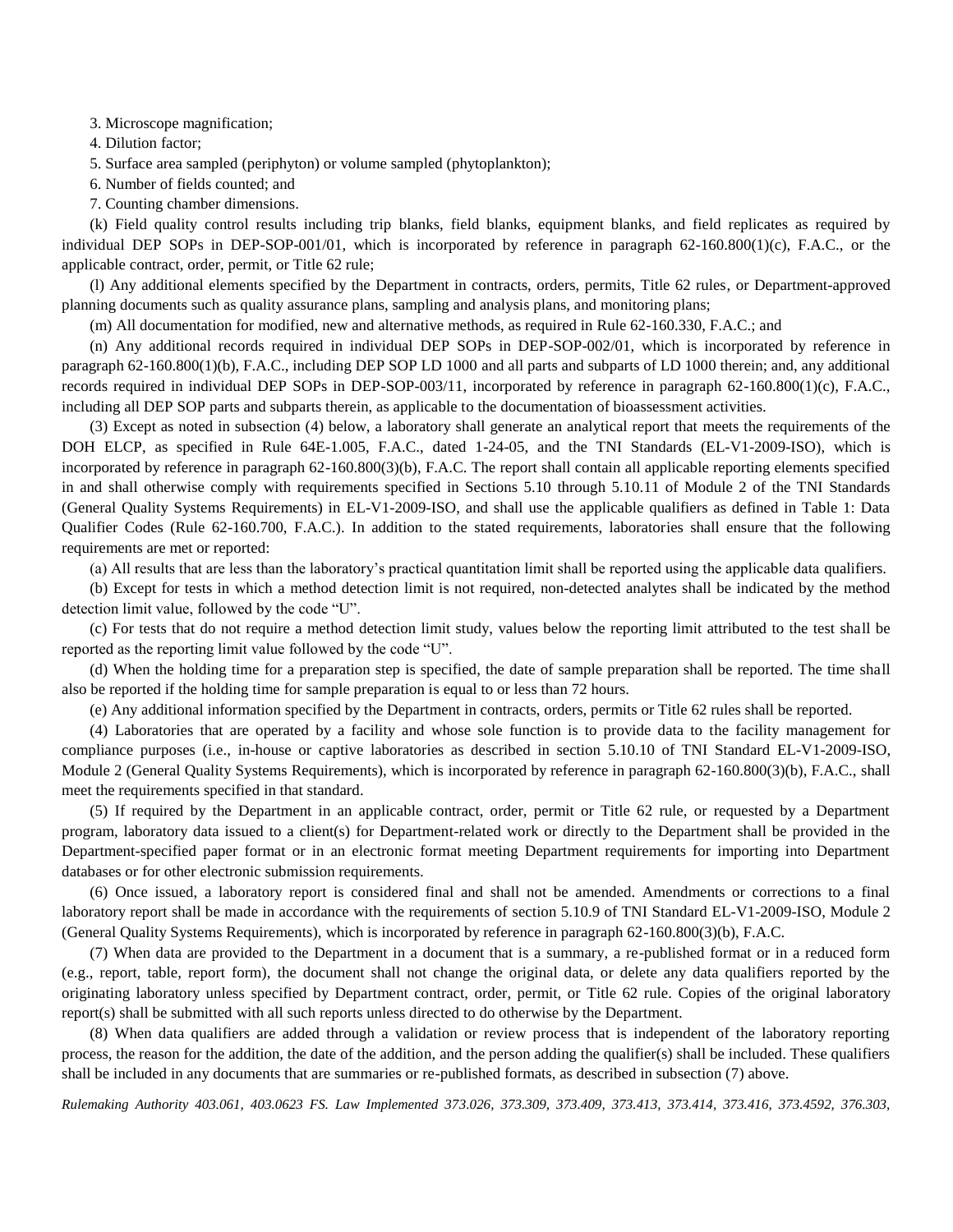*376.305, 376.3071, 403.0623, 403.0625, 403.087, 403.088, 403.0881, 403.504, 403.704, 403.707, 403.722, 403.853 FS. History–New 4-9-02, Amended 6-8-04, 12-3-08, 7-30-14.*

### **62-160.400 Sample Preservation and Holding Times.**

(1) Except as noted in subsection (2) below, or as otherwise provided for in the rules of a specific Department program, sample preservation methods, container types and holding times shall follow those requirements specified in DEP-SOP-001/01 (March 31, 2008), section FS 1006 in FS 1000, which is incorporated by reference in Rule 62-160.800, F.A.C.

(2) Sample preservation procedures, container material and maximum allowable holding times for analytes not specified in DEP-SOP-001/01 (March 31, 2008) shall follow the preservation, container and holding time requirements specified in the selected analytical method. If no method-specified requirements exist, the best available scientific knowledge shall be used as guidance for determining the appropriate procedures for use.

*Rulemaking Authority 403.061, 403.0623 FS. Law Implemented 373.026, 373.309, 373.409, 373.413, 373.414, 373.416, 373.4592, 376.303, 376.305, 376.3071, 403.0623, 403.0625, 403.087, 403.088, 403.0881, 403.504, 403.704, 403.707, 403.722, 403.853 FS. History–New 1-1-91, Amended 2-4-93, Formerly 17-160.400, Amended 3-24-96, 10-15-96, 4-9-02, 6-8-04, 12-3-08.*

### **62-160.405 Electronic Signatures.**

Laboratory and field documents signed with an electronic signature are acceptable as written signatures when:

(1) The integrity of the electronic signature can be assured;

(2) The signature is unique to the individual;

(3) The organization using electronic signatures has written policies for the generation and use of electronic signatures; and

(4) The organization using electronic signatures has written procedures for ensuring the security, confidentiality, integrity and auditability of each signature.

*Rulemaking Authority 403.061, 403.0623, 668.006 FS. Law Implemented 668.006, 668.50 FS. History–New 12-3-08.*

# **PART IV**

# **MISCELLANEOUS**

#### **62-160.600 Research Field and Laboratory Procedures.**

(1) Research field sampling and laboratory procedures involve one or more of the following:

(a) Evaluation, development or use of new, innovative technologies not yet approved by the Department;

(b) Evaluation, development or use of innovative field sampling or analytical laboratory methods not yet approved by the Department;

(c) Evaluation of new methodology or technology to be used in lieu of a Department-approved method; and

(d) Other projects not included in the above areas but designated as research by the relevant Department project or contract manager.

(2) If a research field sampling or laboratory method is being developed for subsequent use in compliance or other regulatory activities, the method shall be reviewed and approved according to the requirements provided in Rules 62-160.220 and 62-160.330, F.A.C.

(3) All research field sampling and laboratory procedures shall be described in a Department-approved work or study plan or in direct contract language. The following minimum elements shall be addressed, as applicable:

(a) Project purpose and intended end use of the data, including specific hypotheses;

(b) Brief historical overview or literature searches;

(c) Statement of anticipated results or effects of the research project;

(d) Description of work to be conducted, including the types of analyses to be performed to monitor the effectiveness of the research;

(e) The information and records to be included in the data report package and the reporting format for hard copy and electronic reports. Minimum requirements for record keeping shall follow those specified in Rules 62-160.240 and 62-160.340, F.A.C., as applicable;

(f) Identification of any specialized training or certification needed by personnel in order to successfully complete the project or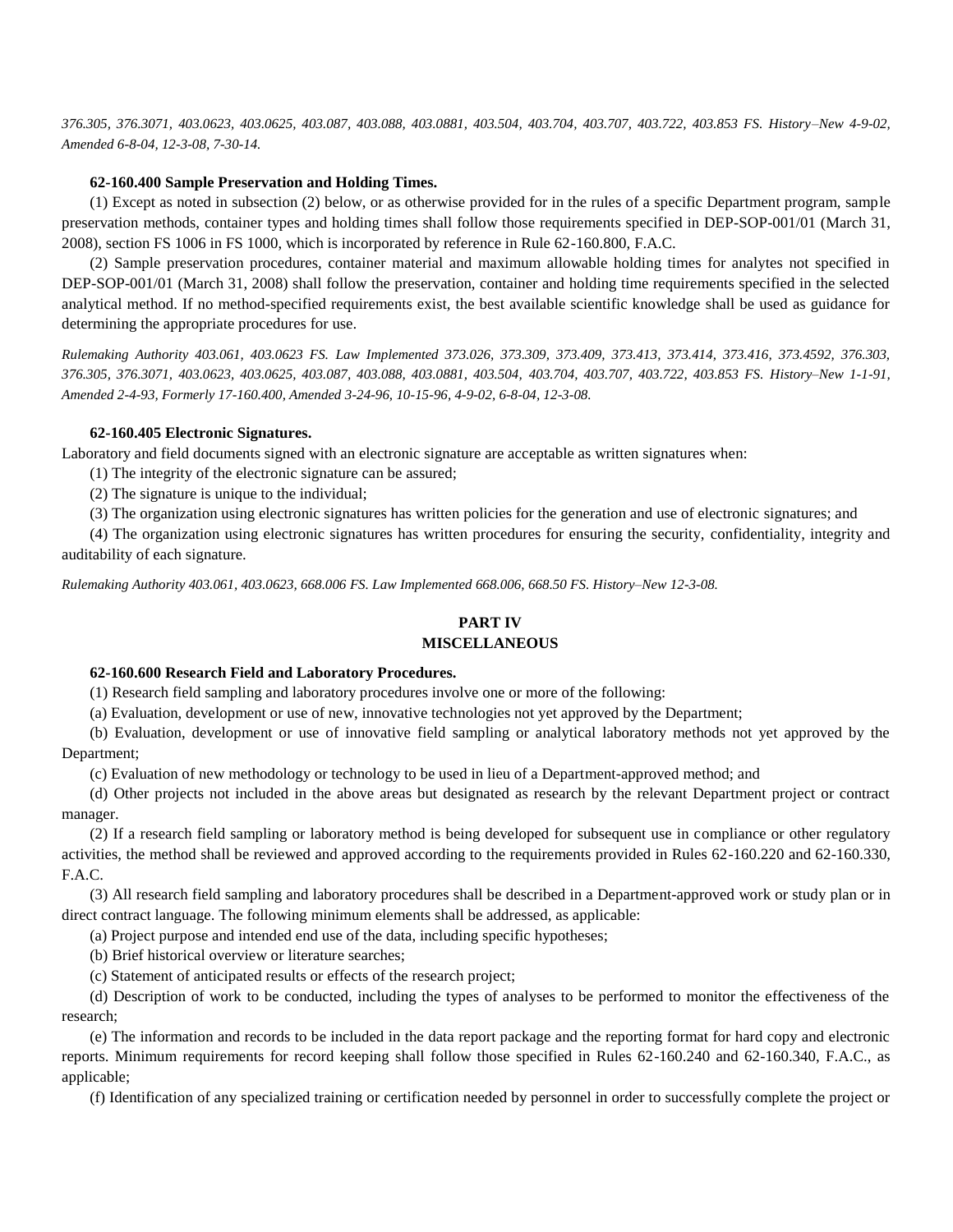task. This requirement includes specifying any laboratory certification requirements as provided in Rule 62-160.300, F.A.C. The Department project manager may waive the requirement for laboratory certification as provided in paragraph 62-160.300(5)(e), F.A.C. Regardless of a waiver of certification requirement, laboratories conducting work for a research projects shall operate a quality assurance program consistent with the quality systems standards of The NELAC Institute (TNI Standard EL-V1-2009-ISO, which are incorporated by reference in paragraph 62-160.800(3)(b), F.A.C. The Department shall assist the researcher in determining which specific TNI standards are relevant to the research project.

(g) All aspects of data generation and acquisition to ensure appropriate methods for sampling, measurement and analysis, data collection or generation, data handling, and quality assurance and quality control activities are employed and documented;

(h) The experimental data generation or data collection design for the project, including as appropriate:

1. Types and numbers of samples required;

2. Design of the sampling network;

3. Sampling locations and frequencies;

4. Sample matrices;

5. Analytes of interest;

6. Rationale for the design;

7. Procedures for collecting samples, including sample handling, preservation and custody in the field, laboratory and transport, and sampling equipment specifications and equipment decontamination procedures;

8. Sample preparation (if applicable) and analytical methods used;

9. Quality control activities needed for sampling and analysis, and the assessment of the quality control results. Quality control activities for the field and the laboratory include, but are not limited to, the use of blanks, duplicates, matrix spikes, laboratory control samples and surrogates;

10. Quality assurance activities that occur after the data collection or generation phase of the project, such as data verification validation, and field and laboratory audits;

11. Criteria to be used to objectively and consistently review, verify and validate project data, including the chain of custody for data throughout the life of the project or task;

12. Proposed methods to analyze the data and determine possible anomalies or departures from assumptions established in the planning phase of data collection; and

13. Any additional elements specifically required by the Department project manager.

(4) The Department shall conduct a technical review of the project work plan prior to the project's initiation in order to assess its technical and scientific merit and appropriateness.

*Rulemaking Authority 403.061, 403.0623 FS. Law Implemented 373.026, 373.309, 373.409, 373.413, 373.414, 373.416, 373.4592, 376.303, 376.305, 376.3071, 403.0623, 403.0625, 403.087, 403.088, 403.0881, 403.504, 403.704, 403.707, 403.722, 403.853 FS. History–New 1-1-91, Amended 2-4-93, Formerly 17-160.600, Amended 3-24-96, 10-15-96, 4-9-02, 7-30-14.*

### **62-160.650 Field and Laboratory Audits.**

(1) The Department and agencies or individuals with delegated authority from the Department shall conduct periodic audits of field and laboratory procedures and/or records to determine if approved protocols are being followed as required and to ensure data are being generated in compliance with the requirements of this chapter.

(2) An audit shall consist of one or more of the following:

(a) An on-site assessment of field sampling and/or laboratory procedures;

(b) A review, assessment and/or validation of data associated with a Department program activity;

(c) The submission of performance samples (e.g., blind, split and/or performance check samples) to an organization for subsequent use in the evaluation of that organization's technical performance associated with a specific Department project or program activity; or

(d) Other relevant information as specified in a Department contract, order, permit or Title 62 rule.

(3) Upon request, the audited field sampling organization, individual consultant or responding party shall provide copies of all applicable records as specified in Rule 62-160.240, F.A.C. Sufficient information shall be provided to enable the auditor to independently reconstruct all field procedures related to the project.

(4) Upon request, the audited laboratory, individual consultant or responding party shall provide copies of those applicable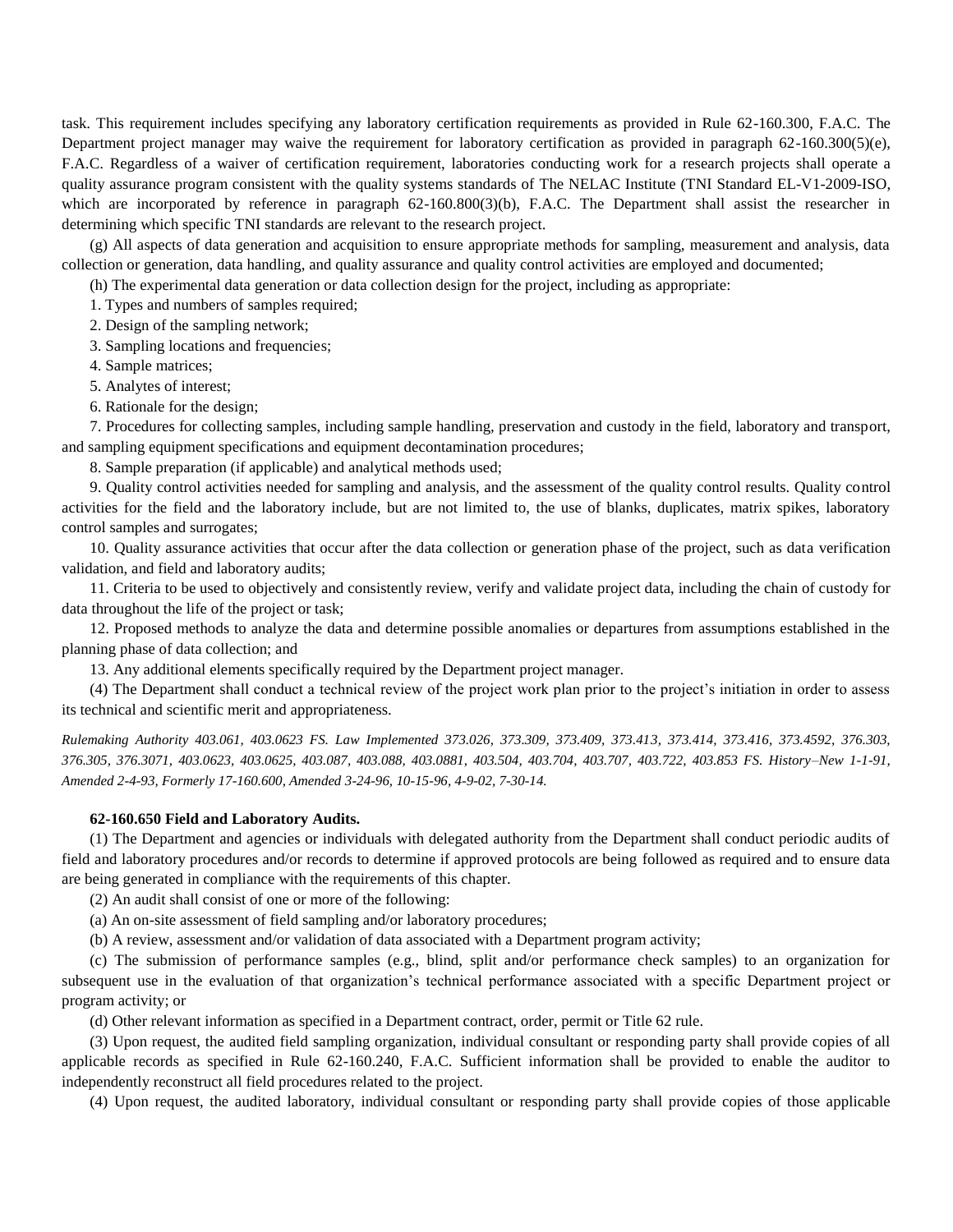records as specified in Rule 62-160.340, F.A.C. Sufficient information shall be provided to enable the auditor to independently reconstruct all laboratory procedures related to the project.

(5) Within ninety (90) days of the audit, the Department shall provide a preliminary audit report to the audited field sampling or laboratory organization, individual, consultant or responding party ("audited party"). The audited party shall have forty-five (45) days thereafter to respond with a detailed plan of corrective actions and an implementation schedule for the deficiencies that were noted in the preliminary audit report; justification for noted deficiencies that will not be addressed or corrected; and any corrections or rebuttals to the audit findings. If different than the above, the Department shall specify in rules, contracts, orders or permits any alternative schedules and procedures for the distribution of preliminary audit reports to designated recipients and for any required corrective action plans or other responses from designated respondents.

(6) Failure to respond with a plan of corrective action or to additional requests by the Department for a plan of corrective action shall result in a recommendation to the affected program that the data not be used.

(7) Once a response has been received, the Department shall evaluate the response for technical applicability and completeness. The Department will issue a final response to the audited party and any affected organization or individual that specifies acceptance or rejection of the audited party's plan of corrective actions, provides recommendations concerning the usability of the audited data, and includes a statement of any substantially affected person's rights under Chapter 120, F.S. If different than the above, the Department shall specify in rules, contracts, orders or permits any alternative schedules and procedures for the distribution of the Department's final response to designated recipients, to include acceptance or rejection of the audited party's plan of corrective actions, recommendations concerning the usability of the audited data and any other relevant information. Any substantially affected organization or person (e.g., field sampling or laboratory organization, individual, consultant, responding party, permittee, or facility owner/operator) may request an administrative hearing as provided in Chapter 120, F.S., within 21 days of receipt of the final response.

(8) The requirements in subsections 62-160.650(4) through 62-160.650(7), F.A.C shall not apply to field proficiency audits of organizations or persons conducting field bioassessment procedures according to DEP SOPs BRN 1000, LVI 1000 or SCI 1000, which are incorporated by reference in subparagraphs  $62-160.800(1)(c)1.-3$ , F.A.C., respectively.

*Rulemaking Authority 403.061, 403.0623 FS. Law Implemented 373.026, 373.309, 373.409, 373.413, 373.414, 373.416, 373.4592, 376.303, 376.305, 376.3071, 403.0623, 403.0625, 403.087, 403.088, 403.0881, 403.504, 403.704, 403.707, 403.722, 403.853 FS. History–New 1-1-91, Formerly 17-160.650, Amended 3-24-96, 4-9-02, 12-3-08, 7-30-14.*

#### **62-160.670 Data Validation by the Department.**

(1) All data generated for Department activities are subject to data verification and data validation to determine if the data are suitable and usable for a specified purpose. Data shall be verified and validated based on the assessment of the following:

(a) Completeness of the Department requested data package(s) and the response of involved parties to any Department requests for additional data;

(b) Integrity of samples as determined by complete and proper sample transmittal documentation, and records that demonstrate adherence to proper preservation, transport or other sample handling protocols, as applicable;

(c) Proper use of sample collection methods;

(d) Proper selection and use of analysis methods;

(e) Sufficient use and routine evaluation of quality control measures to establish the precision, accuracy, sensitivity, selectivity, and potential bias associated with the analytical system and associated results;

(f) Proper instrument calibration and verification procedures;

(g) Documentation of all generated data as provided in Rules 62-160.240 and 62-160.340, F.A.C.;

(h) Ability to reconstruct all field sampling and laboratory procedures through the documentation and records of the laboratory or field sampling organization as provided in Rules 62-160.240 and 62-160.340, F.A.C.;

(i) Ability to trace data in the final report to a specific sampling site, date and time;

(j) Status of the laboratory's certification through the DOH ELCP as provided in Chapter 64E-1, F.A.C., for any given analyte or category of analytes; and

(k) Appropriateness of the collected data as related to the specific data quality objectives of the Department program activity or project for which they were collected including those data being considered for secondary use.

(2) The Department will evaluate data according to the criteria in paragraphs (a) through (k) above and determine if the data are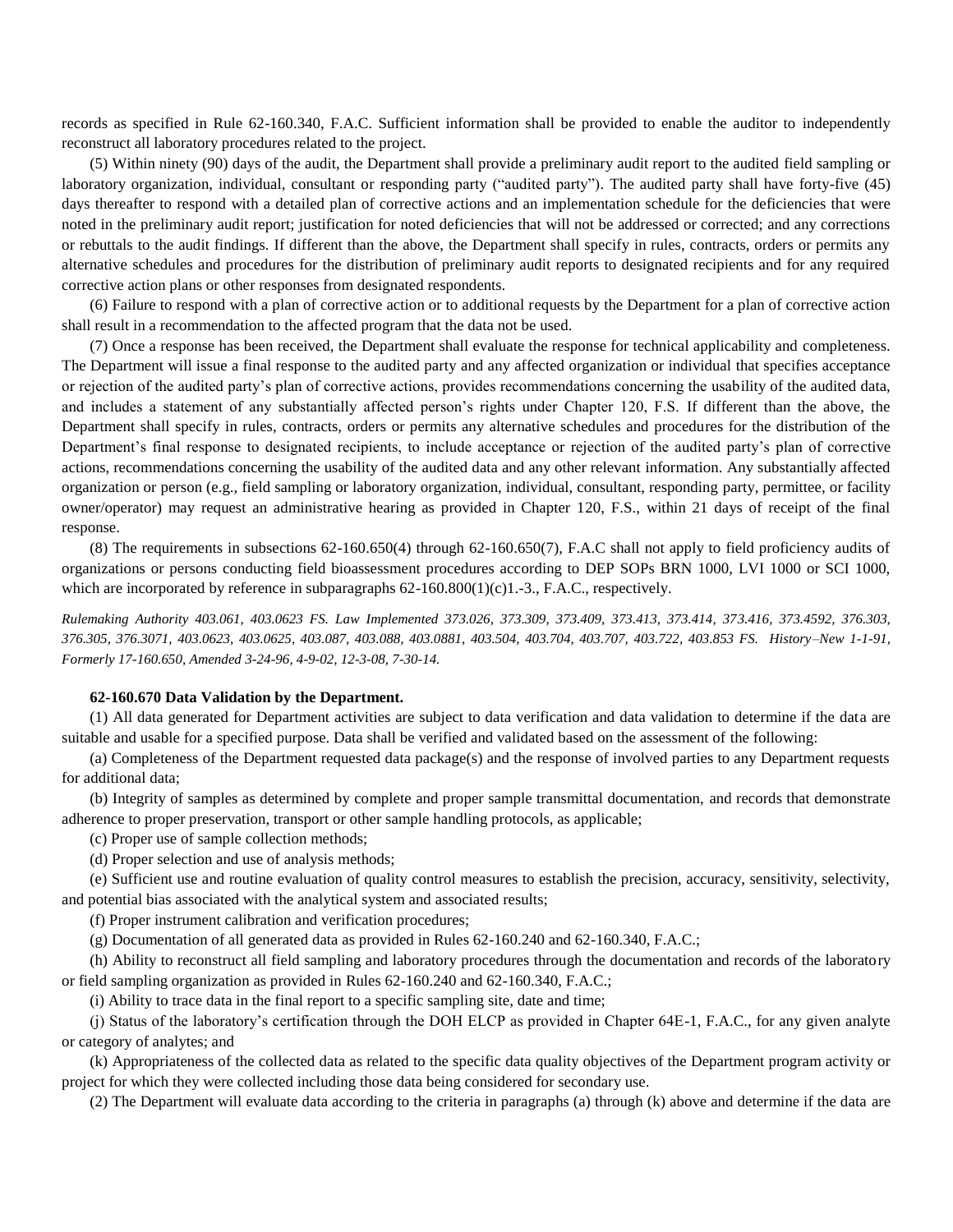usable.

(3) In addition to subsection (2) above, the Department shall also evaluate data according to the procedures outlined in the Department's document "Department of Environmental Protection Process for Assessing Data Usability (DEP-EA-001/07)," dated March 31, 2008, which is incorporated by reference in Rule 62-160.800, F.A.C.

(4) If the audited data were originally generated for a specific purpose but are being considered for a secondary use for another purpose (secondary use), and the Department determines from the evaluation process, as described in subsections 62-160.670(2) and 62-160.670(3), F.A.C., above, that the data do not meet the data quality objectives for the secondary use, the Department will recommend that the data not be used by the program that is considering the secondary use. The recommendation not to use secondary data does not impact the usability or validity of the data for the program for which the data were originally intended.

*Rulemaking Authority 403.061, 403.0623 FS. Law Implemented 373.026, 373.309, 373.409, 373.413, 373.414, 373.416, 373.4592, 376.303, 376.305, 376.3071, 403.0623, 403.0625, 403.087, 403.088, 403.0881, 403.504, 403.704, 403.707, 403.722, 403.853 FS. History–New 1-1-91, Amended 2-4-93, 2-27-94, Formerly 17-160.670, Amended 3-24-96, 4-9-02, 12-3-08.*

# **62-160.700 Tables.**

The following table have been referenced in this chapter and is identified by this Title: Table 1: Data Qualifier Codes.

# **Table 1 DATA QUALIFIER CODES**

The following codes shall be used by laboratories and/or field organizations when reporting sample data values that either meet the specified descriptions outlined below or do not meet the applicable quality control criteria specified for the laboratory or field result. Data qualifier codes listed in summary reports or other presentations comprising information that has been reformatted from original reports generated by field or laboratory organizations or individuals shall meet the requirements of subsections 62-160.240(4) and 62-160.340(7), F.A.C. Data qualifier codes added to sample results during data review procedures conducted by organizations or individuals other than the generators of original reports shall meet the requirements of subsections 62-160.240(5) and 62-160.340(8), F.A.C.

\_\_\_\_\_\_\_\_\_\_\_\_\_\_\_\_\_\_\_\_\_\_\_\_\_\_\_\_\_\_\_\_\_\_\_\_\_\_\_\_\_\_\_\_\_\_\_\_\_\_\_\_\_\_\_\_\_\_\_\_\_\_\_\_\_\_\_\_\_\_\_\_\_\_\_\_\_\_\_\_\_\_\_\_\_\_\_\_\_\_\_\_\_\_\_\_\_\_\_\_\_\_\_\_\_\_

| <b>CODE</b>  | <b>DEFINITION</b>                                                                                                             |
|--------------|-------------------------------------------------------------------------------------------------------------------------------|
| A            | Value reported is the arithmetic mean (average) of two or more determinations. This code shall be used if the reported        |
|              | value is the average of results for two or more discrete and separate samples. These samples shall have been processed        |
|              | and analyzed independently. Do not use this code if the data are the result of replicate analysis on the same sample          |
|              | aliquot, extract or digestate.                                                                                                |
| B            | Results based upon colony counts outside the acceptable range. This code applies to microbiological tests and specifically    |
|              | to membrane filter colony counts. The code is to be used if the colony count is generated from a plate in which the total     |
|              | number of coliform colonies is outside the method indicated ideal range. This code is not to be used if a 100 mL sample       |
|              | has been filtered and the colony count is less than the lower value of the ideal range.                                       |
| $\mathbf{F}$ | When reporting species: F indicates the female sex.                                                                           |
| H            | Value based on field kit determination; results may not be accurate. This code shall be used if a field screening test (e.g., |
|              | field gas chromatograph data, immunoassay, or vendor-supplied field kit) was used to generate the value and the field kit     |
|              | or method has not been recognized by the Department as equivalent to laboratory methods.                                      |
| L            | The reported value is greater than or equal to the laboratory method detection limit but less than the laboratory practical   |
|              | quantitation limit.                                                                                                           |
| J            | Estimated value. A "J" – qualified sample value shall be accompanied by a detailed explanation to justify the reason(s) for   |
|              | designating the value as estimated. Where possible, the organization shall report whether the actual sample value is          |
|              | estimated to be less than or greater than the reported value, to assist data users in any evaluation of the usability of the  |
|              | sample value. A "J" data qualifier code shall not be used as a substitute for G, K, L, M, S, T, V, or Y, however, if          |
|              | additional reasons exist for identifying the value as an estimate (e.g., laboratory control spike or matrix spiked failed to  |
|              | meet acceptance criteria), the "J" code may be added to a G, K, L, M, T, U, V, or Y qualifier. Examples of situations in      |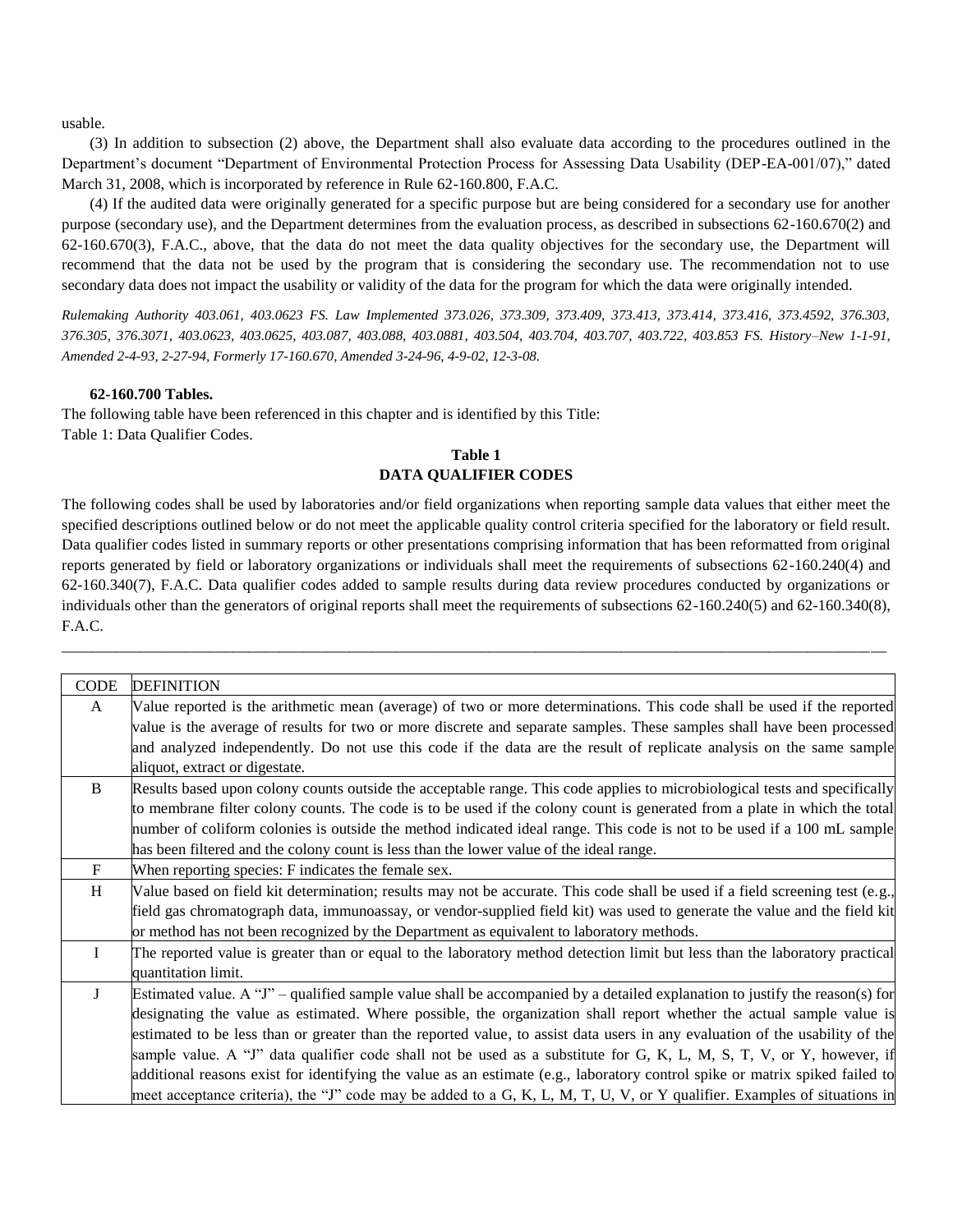|              | which a "J" code must be reported include: instances where a quality control item associated with the reported value          |
|--------------|-------------------------------------------------------------------------------------------------------------------------------|
|              | failed to meet the established quality control criteria (the specific failure must be identified); instances when the sample  |
|              | matrix interfered with the ability to make any accurate determination; instances when data are questionable because of        |
|              |                                                                                                                               |
|              | improper laboratory or field protocols (e.g., composite sample was collected instead of a grab sample); instances when the    |
|              | analyte was detected at or above the method detection limit in an analytical laboratory blank other than the method blank     |
|              | (such as a calibration blank) and, the blank value is greater than 10% of the associated sample value; or, instances when     |
|              | the field or laboratory calibrations or calibration verifications did not meet calibration acceptance criteria, including     |
|              | quantitative or chronological bracketing requirements for field testing data.                                                 |
| $\rm K$      | Off-scale low. Actual value is known to be less than the value given. This code shall not be used for microbiological tests   |
|              | or for biochemical oxygen demand. This code shall not be used for field-testing measurements where quantitative               |
|              | bracketing is required. This code shall be used if:                                                                           |
|              | . The value is less than the lowest calibration standard and the calibration curve is known to be non-linear; or              |
|              | 2. The value is known to be less than the reported value based on sample size, dilution.                                      |
|              | This code shall not be used to report values that are less than the laboratory practical quantitation limit or laboratory     |
|              | method detection limit.                                                                                                       |
| L            | Off-scale high. Actual value is known to be greater than value given. This code shall not be used for microbiological tests   |
|              | or biochemical oxygen demand. This code shall not be used for field-testing measurements where quantitative bracketing        |
|              | is required. To be used when the concentration of the analyte is above the acceptable level for quantitation (exceeds the     |
|              | linear range or highest calibration standard) and the calibration curve is known to exhibit a negative deflection.            |
| $\mathbf M$  | When reporting chemical analyses: presence of material is verified but not quantified; the actual value is less than the      |
|              | value given. The reported value shall be the laboratory practical quantitation limit. This code shall be used if the level is |
|              | too low to permit accurate quantification, but the estimated concentration is greater than or equal to the method detection   |
|              | limit. If the value is less than the method detection limit use "T" below.                                                    |
| $\mathbf N$  |                                                                                                                               |
|              | Presumptive evidence of presence of material. This qualifier shall be used if:                                                |
|              | 1. The component has been tentatively identified based on mass spectral library search; or                                    |
|              | 2. There is an indication that the analyte is present, but quality control requirements for confirmation were not met (i.e.,  |
|              | presence of analyte was not confirmed by alternative procedures).                                                             |
| $\mathbf{O}$ | Sampled, but analysis lost or not performed.                                                                                  |
| Q            | Sample held beyond the accepted holding time. This code shall be used if the value is derived from a sample that was          |
|              | prepared or analyzed after the approved holding time restrictions for sample preparation or analysis.                         |
| $\mathbf T$  | Value reported is less than the laboratory method detection limit. The value is reported for informational purposes only      |
|              | and shall not be used in statistical analysis.                                                                                |
| $\mathbf U$  | Indicates that the compound was analyzed for but not detected. This symbol shall be used to indicate that the specified       |
|              | component was not detected. The value associated with the qualifier shall be the laboratory method detection limit.           |
|              | Unless requested by the client, less than the method detection limit values shall not be reported (see "T" above).            |
| V            | $A''V''$ – qualified sample value indicates that the analyte was detected at or above the method detection limit in both the  |
|              | sample and the associated method blank and the blank value was greater than 10% of the associated sample value. The           |
|              | 10% criterion shall not apply to blank results for biochemical oxygen demand (BOD) or microbiological tests. For BOD          |
|              | tests, the "V" code shall be used for all sample results where the associated method blank result exceeds the maximum         |
|              | blank DO depletion specified in the analytical method. For microbiological tests, the "V" code shall be used for all          |
|              | samples where the associated method blank indicates growth of the target organism. Note: unless specified by the method,      |
|              | the value in the blank shall not be subtracted from associated samples.                                                       |
| $\mathbf X$  | Indicates, when reporting results from a Stream Condition Index Analysis (SCI 1000), that insufficient individuals were       |
|              | present in the sample to achieve a minimum of 280 organisms for identification (the method calls for two aliquots of 140-     |
|              | 160 organisms), suggesting either extreme environmental stress or a sampling error.                                           |
| Y            | The laboratory analysis was from an improperly preserved sample. The data may not be accurate.                                |
| Z            | Too many colonies were present for accurate counting. Historically, this condition has been reported as "too numerous to      |
|              | count" (TNTC). The "Z" qualifier code shall be reported when the total number of colonies of all types is more than 200       |
|              | in all dilutions of the sample. When applicable to the observed test results, a numeric value for the colony count for the    |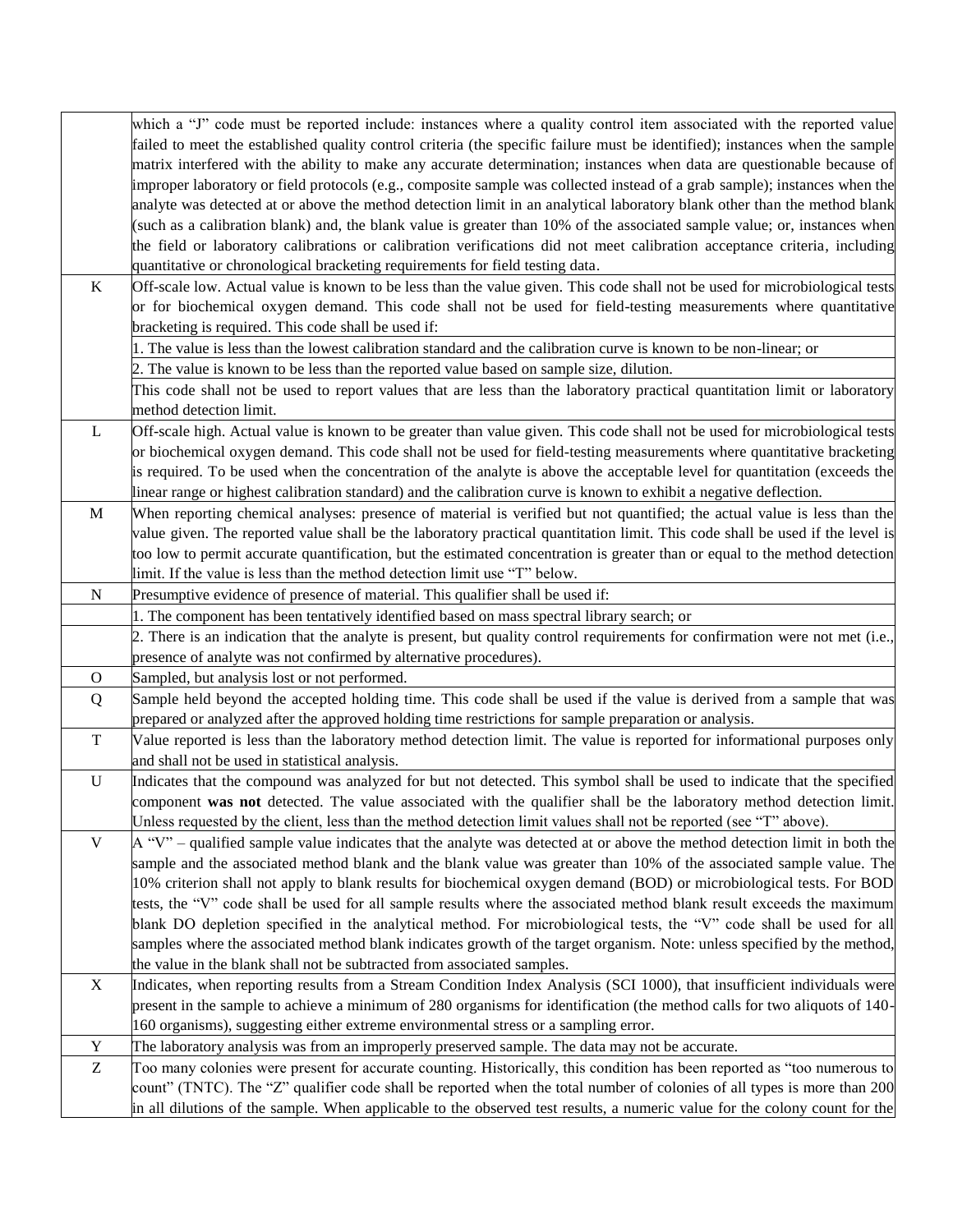|   | microorganism tested shall be estimated from the highest dilution factor (smallest sample volume) used for the test and      |
|---|------------------------------------------------------------------------------------------------------------------------------|
|   | reported with the qualifier code. Atypical, non-target, spreading colonies or other interferences may prevent estimation of  |
|   | typical target organism counts.                                                                                              |
|   | Data are rejected and should not be used. Some or all of the quality control data for the analyte were outside criteria, and |
|   | the presence or absence of the analyte cannot be determined from the data.                                                   |
| ∗ | Not reported due to interference.                                                                                            |

The following codes deal with certain aspects of field activities. The codes shall be used if the laboratory has knowledge of the specific sampling event. The codes shall be added by the organization collecting samples if they apply:

| <b>CODE</b>  | <b>DEFINITION</b>                                                                                                            |
|--------------|------------------------------------------------------------------------------------------------------------------------------|
| D            | Measurement was made in the field (i.e., in situ). This code applies to any value (except field measurements of pH,          |
|              | specific conductance, dissolved oxygen, temperature, total residual chlorine, transparency, turbidity or salinity) that was  |
|              | obtained under field conditions using approved analytical methods. If the parameter code specifies a field measurement       |
|              | $(e.g., "Field pH"), this code is not required.$                                                                             |
| E            | Indicates that extra samples were taken at composite stations.                                                               |
| G            | $A''G''$ – qualified sample value indicates that the analyte was detected at or above the method detection limit in both the |
|              | sample and the associated field blank, equipment blank, or trip blank, and the blank value was greater than 10% of the       |
|              | associated sample value. The value in the blank shall not be subtracted from associated samples.                             |
| $\mathbf{R}$ | Significant rain in the past 48 hours. (Significant rain typically involves rain in excess of 1/2 inch within the past 48    |
|              | hours.) This code shall be used when the rainfall might contribute to a lower or higher than normal value.                   |
| <sup>S</sup> | Secchi disk visible to bottom of waterbody. The value reported is the depth of the waterbody at the location of the Secchi   |
|              | disk measurement.                                                                                                            |
|              | Data deviate from historically established concentration ranges.                                                             |

*Rulemaking Authority 403.061, 403.0623 FS. Law Implemented 373.026, 373.309, 373.409, 373.413, 373.414, 373.416, 373.4592, 376.303, 376.305, 376.3071, 403.0623, 403.0625, 403.087, 403.088, 403.0881, 403.504, 403.704, 403.707, 403.722, 403.853 FS. History–New 1-1-91, Amended 2-4-93, 2-27-94, Formerly 17-160.700, Amended 3-24-96, 4-9-02, 6-8-04, 12-3-08, 7-30-14.*

# **62-160.800 Documents Incorporated by Reference.**

The following documents and collections are incorporated herein by reference for use in complying with the requirements of this Chapter. Except as otherwise indicated below, copies of incorporated documents are available for review during normal business hours at the Department of Environmental Protection, Water Quality Standards Program, 2600 Blair Stone Road, Tallahassee, Florida 32399-2400, or may be obtained from the Department's internet site at http://www.dep.state.fl.us/water/sas/qa/, or by writing to the Florida Department of Environmental Protection, Water Quality Standards Program, 2600 Blair Stone Road, MS 6511, Tallahassee, FL 32399-2400.

(1) Department of Environmental Protection Standard Operating Procedures (DEP SOPs) are organized into the three numbered collections designated below. The DEP SOPs contained in each collection are listed following the title and number of the indicated collection. References in this Chapter to the alphanumeric designation for each individual DEP SOP as listed below include reference to all parts, subparts and sections of the cited DEP SOP, unless otherwise cited in a specific rule.

(a) Standard Operating Procedures for Field Activities, DEP-SOP-001/01, dated 3/1/14:

1. FA 1000, Regulatory Scope and Administrative Procedures for Use of DEP SOPs, dated 3/1/14 [\(http://www.flrules.org/Gateway/reference.asp?No=Ref-04300\)](http://www.flrules.org/Gateway/reference.asp?No=Ref-04300);

2. FC 1000, Cleaning/Decontamination Procedures, dated 3/1/14 [\(http://www.flrules.org/Gateway/reference.asp?No=Ref-](http://www.flrules.org/Gateway/reference.asp?No=Ref-04301)[04301\)](http://www.flrules.org/Gateway/reference.asp?No=Ref-04301);

3. FD 1000, Documentation Procedures, dated 3/1/14 [\(http://www.flrules.org/Gateway/reference.asp?No=Ref-04302\)](http://www.flrules.org/Gateway/reference.asp?No=Ref-04302);

4. FM 1000, Field Planning and Mobilization, dated 3/1/14 [\(http://www.flrules.org/Gateway/reference.asp?No=Ref-04303\)](http://www.flrules.org/Gateway/reference.asp?No=Ref-04303);

5. FQ 1000, Field Quality Control Requirements, dated 3/1/14 [\(http://www.flrules.org/Gateway/reference.asp?No=Ref-04304\)](http://www.flrules.org/Gateway/reference.asp?No=Ref-04304);

6. FS 1000, General Sampling Procedures, dated 3/1/14 [\(http://www.flrules.org/Gateway/reference.asp?No=Ref-04305\)](http://www.flrules.org/Gateway/reference.asp?No=Ref-04305);

7. FS 2000, General Aqueous Sampling, dated 3/1/14 [\(http://www.flrules.org/Gateway/reference.asp?No=Ref-04306\)](http://www.flrules.org/Gateway/reference.asp?No=Ref-04306);

8. FS 2100, Surface Water Sampling, dated 3/1/14 [\(http://www.flrules.org/Gateway/reference.asp?No=Ref-04307\)](http://www.flrules.org/Gateway/reference.asp?No=Ref-04307);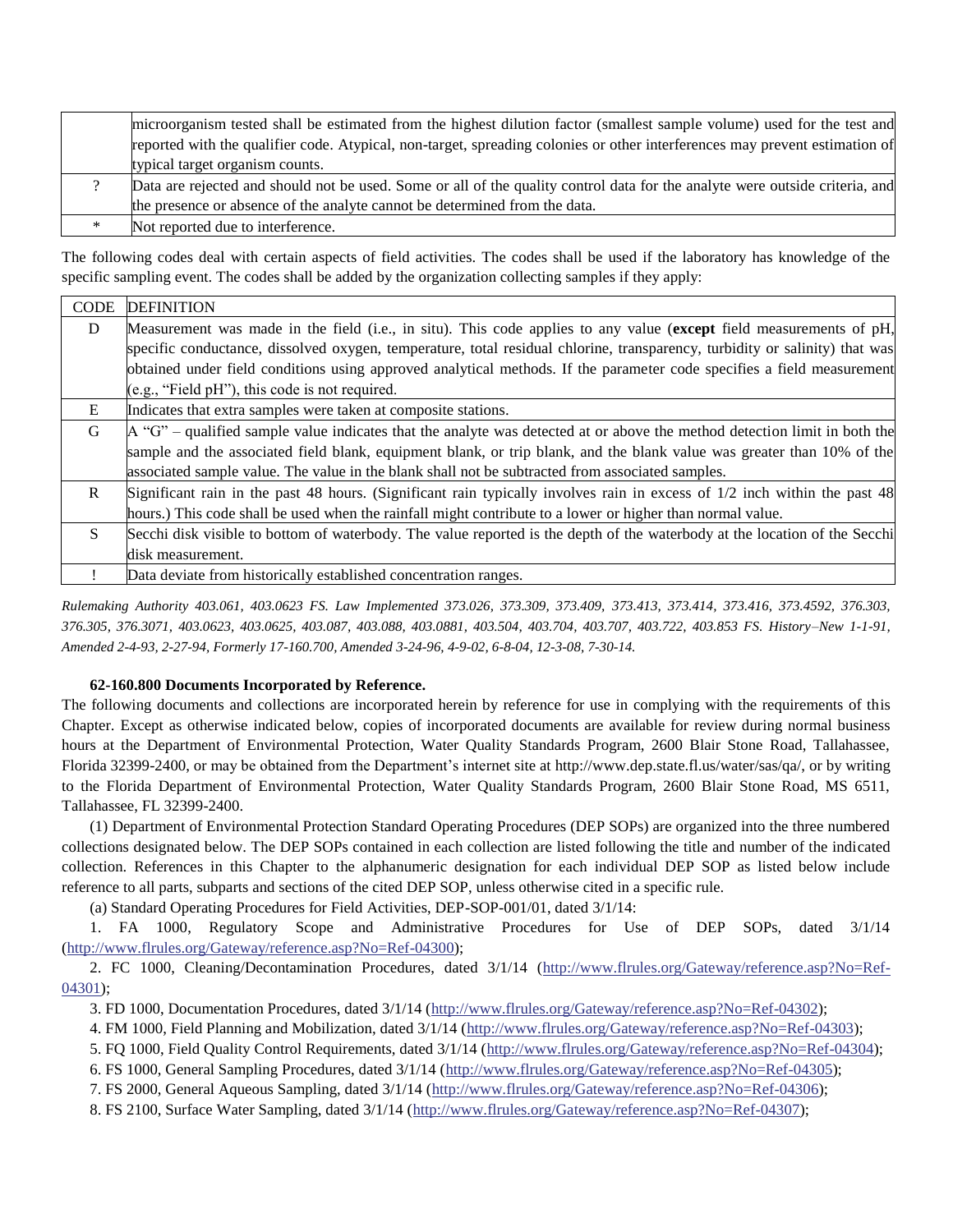9. FS 2200, Groundwater Sampling, dated 3/1/14 [\(http://www.flrules.org/Gateway/reference.asp?No=Ref-04308\)](http://www.flrules.org/Gateway/reference.asp?No=Ref-04308);

10. FS 2300, Drinking Water Sampling, dated 3/1/14 [\(http://www.flrules.org/Gateway/reference.asp?No=Ref-04309\)](http://www.flrules.org/Gateway/reference.asp?No=Ref-04309);

11. FS 2400, Wastewater Sampling, dated 3/1/14 [\(http://www.flrules.org/Gateway/reference.asp?No=Ref-04310\)](http://www.flrules.org/Gateway/reference.asp?No=Ref-04310);

12. FS 3000, Soil, dated 3/1/14 [\(http://www.flrules.org/Gateway/reference.asp?No=Ref-04311\)](http://www.flrules.org/Gateway/reference.asp?No=Ref-04311);

13. FS 4000, Sediment Sampling, dated 3/1/14 [\(http://www.flrules.org/Gateway/reference.asp?No=Ref-04312\)](http://www.flrules.org/Gateway/reference.asp?No=Ref-04312);

14. FS 5000, Waste Sampling, dated 3/1/14 [\(http://www.flrules.org/Gateway/reference.asp?No=Ref-04313\)](http://www.flrules.org/Gateway/reference.asp?No=Ref-04313);

15, FS 6000, General Biological Tissue Sampling, dated 3/1/14 [\(http://www.flrules.org/Gateway/reference.asp?No=Ref-04314\)](http://www.flrules.org/Gateway/reference.asp?No=Ref-04314);

16. FS 7000, General Biological Community Sampling, dated 3/1/14 [\(http://www.flrules.org/Gateway/reference.asp?No=Ref-](http://www.flrules.org/Gateway/reference.asp?No=Ref-04315)[04315\)](http://www.flrules.org/Gateway/reference.asp?No=Ref-04315);

17. FS 8100, Contaminated Surface Sampling, dated 3/1/14 [\(http://www.flrules.org/Gateway/reference.asp?No=Ref-04316\)](http://www.flrules.org/Gateway/reference.asp?No=Ref-04316);

18. FS 8200, Clean Sampling for Ultratrace Metals in Surface Waters, dated 3/1/14 [\(http://www.flrules.org/Gateway/reference.asp?No=Ref-04317\)](http://www.flrules.org/Gateway/reference.asp?No=Ref-04317);

19. FT 1000, General Field Testing and Measurement, dated 3/1/14 [\(http://www.flrules.org/Gateway/reference.asp?No=Ref-](http://www.flrules.org/Gateway/reference.asp?No=Ref-04318)[04318\)](http://www.flrules.org/Gateway/reference.asp?No=Ref-04318);

20. FT 1100, Field Measurement of Hydrogen Ion Activity (pH), dated 3/1/14 [\(http://www.flrules.org/Gateway/reference.asp?No=Ref-04319\)](http://www.flrules.org/Gateway/reference.asp?No=Ref-04319);

21. FT 1200, Field Measurement of Specific Conductance (Conductivity), dated 3/1/14 [\(http://www.flrules.org/Gateway/reference.asp?No=Ref-04320\)](http://www.flrules.org/Gateway/reference.asp?No=Ref-04320);

22. FT 1300, Field Measurement of Salinity, dated 3/1/14 [\(http://www.flrules.org/Gateway/reference.asp?No=Ref-04321\)](http://www.flrules.org/Gateway/reference.asp?No=Ref-04321);

23. FT 1400, Field Measurement of Temperature, dated 3/1/14 [\(http://www.flrules.org/Gateway/reference.asp?No=Ref-04322\)](http://www.flrules.org/Gateway/reference.asp?No=Ref-04322);

24. FT 1500, Field Measurement of Dissolved Oxygen, dated 3/1/14 [\(http://www.flrules.org/Gateway/reference.asp?No=Ref-](http://www.flrules.org/Gateway/reference.asp?No=Ref-04323)[04323\)](http://www.flrules.org/Gateway/reference.asp?No=Ref-04323);

25. FT 1600, Field Measurement of Turbidity, dated 3/1/14 [\(http://www.flrules.org/Gateway/reference.asp?No=Ref-04324\)](http://www.flrules.org/Gateway/reference.asp?No=Ref-04324);

26. FT 1700, Field Measurement of Light Penetration (Secchi Depth and Transparency), dated 3/1/14 [\(http://www.flrules.org/Gateway/reference.asp?No=Ref-04325\)](http://www.flrules.org/Gateway/reference.asp?No=Ref-04325);

27. FT 1800, Field Measurement of Water Flow and Velocity, dated 3/1/14 [\(http://www.flrules.org/Gateway/reference.asp?No=Ref-04326\)](http://www.flrules.org/Gateway/reference.asp?No=Ref-04326);

28. FT 1900, Continuous Monitoring With Installed Meters, dated 3/1/14 [\(http://www.flrules.org/Gateway/reference.asp?No=Ref-04327\)](http://www.flrules.org/Gateway/reference.asp?No=Ref-04327);

29. FT 2000, Field Measurement of Residual Chlorine, dated 3/1/14 [\(http://www.flrules.org/Gateway/reference.asp?No=Ref-](http://www.flrules.org/Gateway/reference.asp?No=Ref-04328)[04328\)](http://www.flrules.org/Gateway/reference.asp?No=Ref-04328); and,

30. FT 3000, Aquatic Habitat Characterization, dated 3/1/14 [\(http://www.flrules.org/Gateway/reference.asp?No=Ref-04329\)](http://www.flrules.org/Gateway/reference.asp?No=Ref-04329).

(b) Standard Operating Procedures for Laboratory Activities, DEP-SOP-002/01, dated 3/1/14:

1. LD 1000, Laboratory Documentation, dated 3/1/14 [\(http://www.flrules.org/Gateway/reference.asp?No=Ref-04330\)](http://www.flrules.org/Gateway/reference.asp?No=Ref-04330);

2. LQ 1000, Laboratory Quality Control, dated 3/1/14 [\(http://www.flrules.org/Gateway/reference.asp?No=Ref-04331\)](http://www.flrules.org/Gateway/reference.asp?No=Ref-04331); and,

3. LT 7000, Determination of Biological Indices, dated 3/1/14 [\(http://www.flrules.org/Gateway/reference.asp?No=Ref-04332\)](http://www.flrules.org/Gateway/reference.asp?No=Ref-04332).

(c) Standard Operating Procedures for Selected Bioassessment Activities, DEP-SOP-003/11, dated 3/1/14:

1. BRN 1000, Biological Reconnaissance Field Method, dated 3/1/14 [\(http://www.flrules.org/Gateway/reference.asp?No=Ref-](http://www.flrules.org/Gateway/reference.asp?No=Ref-04333)[04333\)](http://www.flrules.org/Gateway/reference.asp?No=Ref-04333);

2. LVI 1000, Lake Vegetation Index Methods, dated 3/1/14 [\(http://www.flrules.org/Gateway/reference.asp?No=Ref-04334\)](http://www.flrules.org/Gateway/reference.asp?No=Ref-04334); and

3. SCI 1000, Stream Condition Index Methods, dated 3/1/14 [\(http://www.flrules.org/Gateway/reference.asp?No=Ref-04335\)](http://www.flrules.org/Gateway/reference.asp?No=Ref-04335).

(2) The following documents and DEP forms are cited in certain DEP SOPs included in the numbered collections DEP-SOP-001/01, DEP-SOP-002/01 or DEP-SOP-003/11 (citation locations in parentheses).

(a) Methods and other documents published by the United States Environmental Protection Agency (EPA), as listed below.

1. EPA Method 5035, Revision 0, December 1996, in SW-846, Test Methods for Evaluating Solid Waste, Physical/Chemical Methods (DEP-SOP-001/01) [\(http://www.flrules.org/Gateway/reference.asp?No=Ref-04336\)](http://www.flrules.org/Gateway/reference.asp?No=Ref-04336);

2. EPA Method 1623, *Cryptosporidium* and *Giardia* in Water by Filtration/IMS/FA, EPA 815-R-05-002, December 2005 (DEP-SOP-001/01) [\(http://www.flrules.org/Gateway/reference.asp?No=Ref-04337\)](http://www.flrules.org/Gateway/reference.asp?No=Ref-04337); and,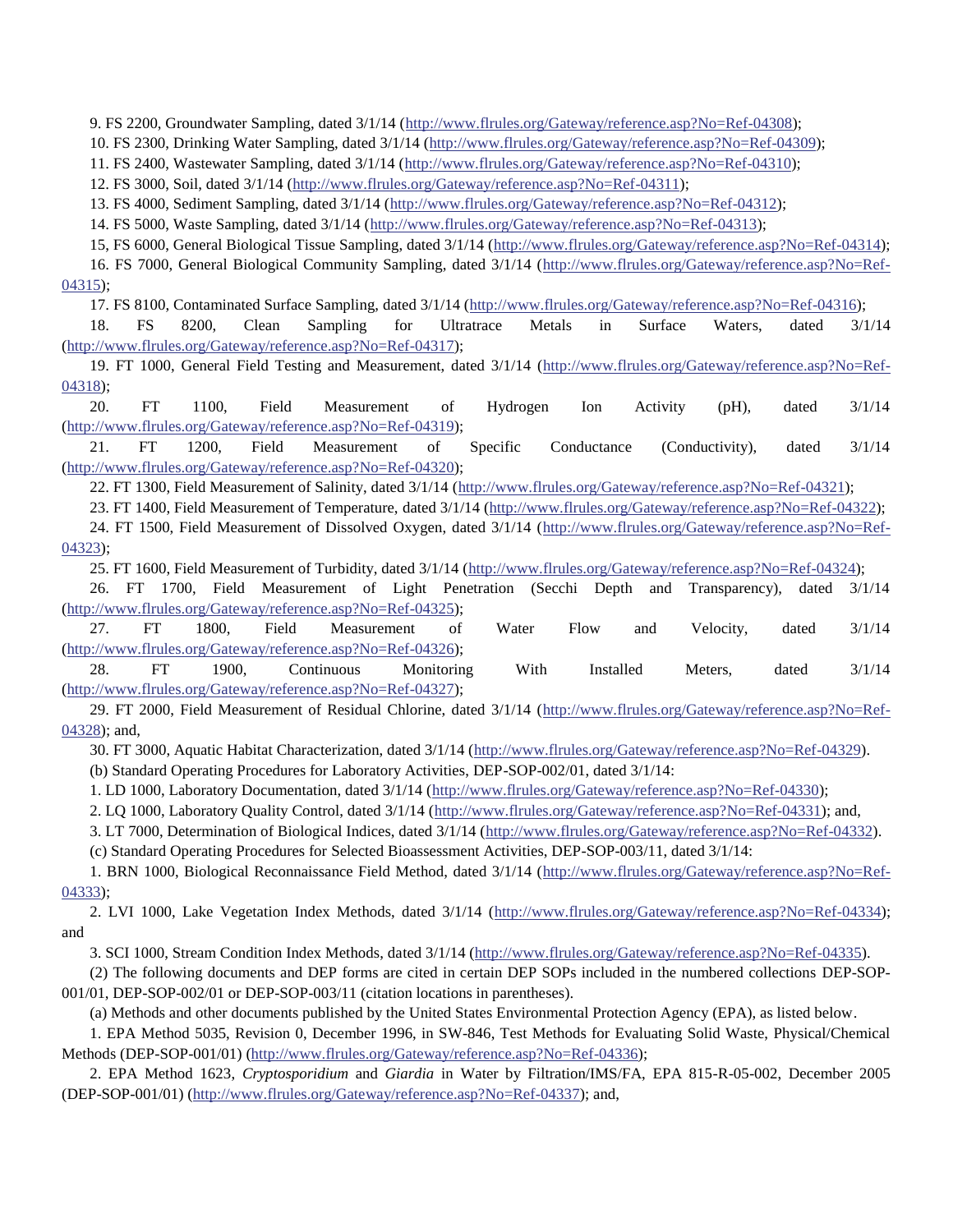3. U.S. EPA ICR Microbial Laboratory Manual, EPA/600/R-95/178, April 1996, Section VII, Part 9, Sampling (DEP-SOP-001/01) [\(http://www.flrules.org/Gateway/reference.asp?No=Ref-04338\)](http://www.flrules.org/Gateway/reference.asp?No=Ref-04338).

(b) Code of Federal Regulations:

1. Table II, Required Containers, Preservation Techniques, and Holding Times, 40 CFR, Ch. I, Part 136.3, Identification of Test Procedures*,* 7-1-13 Edition, including all footnotes (DEP-SOP-001/01) [\(http://www.flrules.org/Gateway/reference.asp?No=Ref-](http://www.flrules.org/Gateway/reference.asp?No=Ref-04339)[04339\)](http://www.flrules.org/Gateway/reference.asp?No=Ref-04339); and,

2. 29 CFR, 1910.120, Hazardous Waste Operations and Emergency Response, 7-1-13 Edition (DEP-SOP-001/01) [\(http://www.flrules.org/Gateway/reference.asp?No=Ref-04340\)](http://www.flrules.org/Gateway/reference.asp?No=Ref-04340).

(c) Methods and sections included in Standard Methods for the Examination of Water and Wastewater, as listed below. Copies of these documents are available for review during normal business hours at the Department of Environmental Protection, Water Quality Standards Program, 2600 Blair Stone Road, Tallahassee, Florida 32399-2400 or from the publisher at http://standardmethods.org/store/.

1. Section 1060, Collection and Preservation of Samples, subsection 1060 A.2., Safety Considerations 2011 (DEP-SOP-001/01);

2. Section 9060, Samples, subsection 9060 A.3.a., Potable Water, 2006 (DEP-SOP-001/01);

3. Method 2130 B, Turbidity, section 3., Reagents, 2011 (DEP-SOP-001/01);

4. Method 2510, Conductivity, 2011 (DEP-SOP-001/01);

5. Method 2520, Salinity, 2011 (DEP-SOP-001/01);

6. Methods 4500-Cl B, C, D, E, F, and G, 2011 (DEP-SOP-001/01);

7. Methods 4500-O C and G, Oxygen (Dissolved), 2011 (DEP-SOP-001/01); and,

8. Table 4500-H<sup>+</sup>:I, Preparation of pH Standard Solutions, in method 4500-H<sup>+</sup>-B, 2011 (DEP-SOP-001/01).

(d) Methods published by ASTM International, as listed below. Copies of these methods are available for review during normal business hours at the Department of Environmental Protection, Water Quality Standards Program, 2600 Blair Stone Road, Tallahassee, Florida 32399-2400, or from the publisher at ASTM International, 100 Barr Harbor Drive, PO Box C700, West Conshohocken, PA 19428-2959, or from the publisher's website at http://www.astm.org/Standard/index.html.

1. ASTM E1391-03 (2008), Standard Guide for Collection, Storage, Characterization, and Manipulation of Sediments for Toxicological Testing and for Selection of Samplers Used to Collect Benthic Invertebrates, 2003, ASTM International (DEP-SOP-001/01); and,

2. ASTM D888-12e1, Standard Test Methods for Dissolved Oxygen in Water, 2012, ASTM International (DEP-SOP-001/01).

(e) Department of Environmental Protection, Sampling and Use of the Stream Condition Index (SCI) for Assessing Flowing Waters: A Primer, DEP-SAS-001/11, dated 10/24/11 (DEP-SOP-003/11) [\(http://www.flrules.org/Gateway/reference.asp?No=Ref-](http://www.flrules.org/Gateway/reference.asp?No=Ref-04341)[04341\)](http://www.flrules.org/Gateway/reference.asp?No=Ref-04341).

(f) Department of Environmental Protection, Sampling and Use of the Lake Vegetation Index (LVI) for Assessing Lake Plant Communities in Florida: A Primer, DEP-SAS-002/11, dated 10/24/11 (DEP-SOP-003/11) [\(http://www.flrules.org/Gateway/reference.asp?No=Ref-04342\)](http://www.flrules.org/Gateway/reference.asp?No=Ref-04342).

(g) United States Geological Survey, National Field Manual for the Collection of Water-Quality Data, Book 9, Chapter A6, Field Measurements, Section 6.1, Temperature, Techniques of Water-Resources Investigations, Version 2, 3/2006 (DEP-SOP-001/01) [\(https://www.flrules.org/gateway/reference.asp?NO=Ref-04343\)](https://www.flrules.org/gateway/reference.asp?NO=Ref-04343).

(h) Merritt, R.W., Cummins, K.W. and Berg, M.B., An Introduction to the Aquatic Insects of North America, Fourth Edition, 2008 (DEP-SOP-002/01 and DEP-SOP-003/11). A copy of this document is available for review during normal business hours at the Department of Environmental Protection, Water Quality Standards Program, 2600 Blair Stone Road, Tallahassee, Florida 32399- 2400 or from the publisher at Kendal Hunt Publishing Company, 4050 Westmark Drive, Dubuque, IA 52004-1840.

(i) DEP Forms cited:

1. Form FD 9000-1, BioRecon Field Sheet, dated 3/1/14 (DEP-SOP-001/01, DEP-SOP-003/11) [\(http://www.flrules.org/Gateway/reference.asp?No=Ref-04344\)](http://www.flrules.org/Gateway/reference.asp?No=Ref-04344);

2. Form FD 9000-3, Physical/Chemical Characterization Field Sheet, dated 3/1/14 (DEP-SOP-001/01, DEP-SOP-003/11) [\(http://www.flrules.org/Gateway/reference.asp?No=Ref-04345\)](http://www.flrules.org/Gateway/reference.asp?No=Ref-04345);

3. Form FD 9000-4, Stream/River Habitat Sketch Sheet, dated 3/1/14 (DEP-SOP-001/01, DEP-SOP-003/11) [\(http://www.flrules.org/Gateway/reference.asp?No=Ref-04346\)](http://www.flrules.org/Gateway/reference.asp?No=Ref-04346);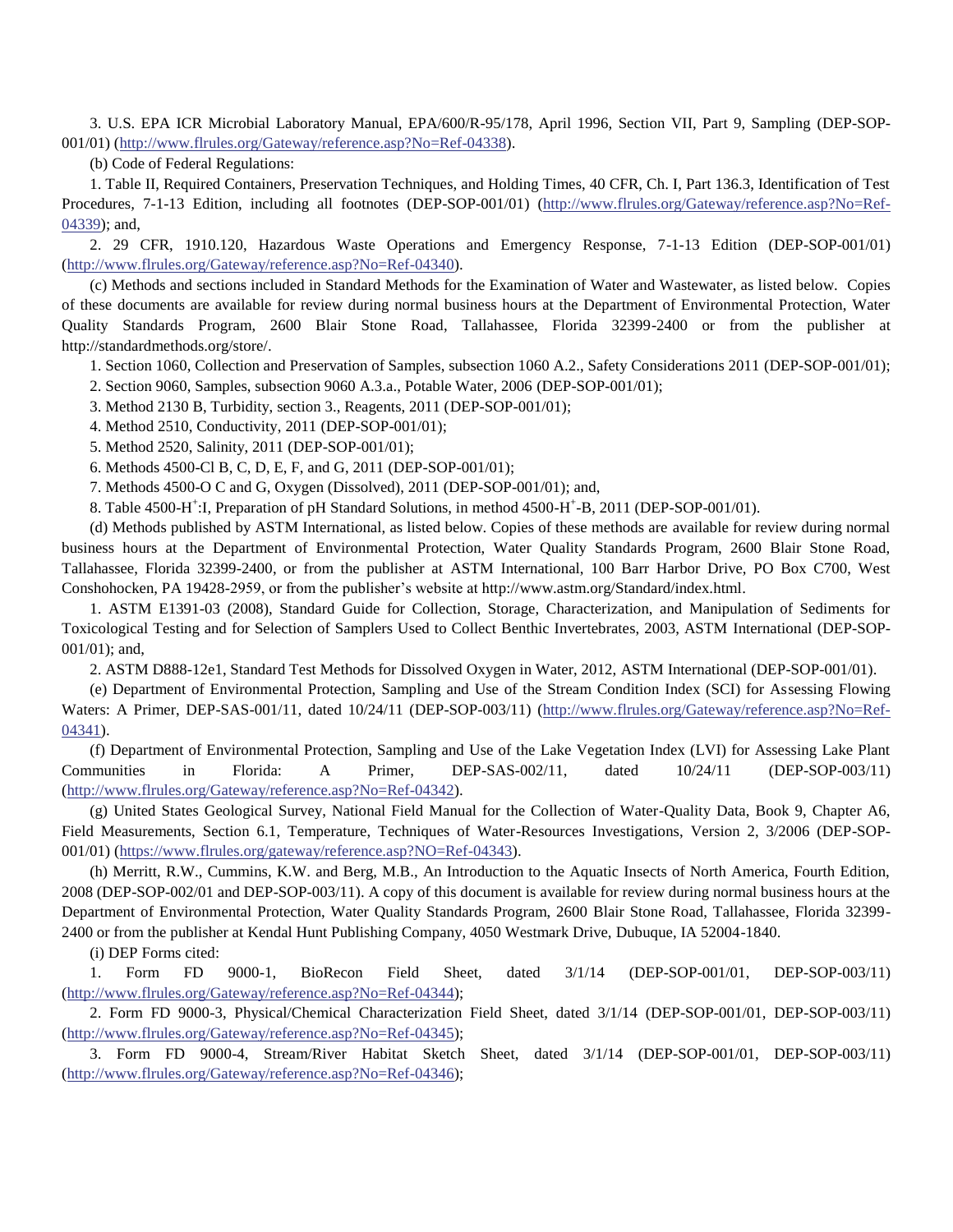4. Form FD 9000-5, Stream/River Habitat Assessment Field Sheet, dated 3/1/14 (DEP-SOP-001/01, DEP-SOP-003/11) [\(http://www.flrules.org/Gateway/reference.asp?No=Ref-04347\)](http://www.flrules.org/Gateway/reference.asp?No=Ref-04347);

5. Form FD 9000-6, Lake Habitat Assessment Field Sheet, dated 3/1/14 (DEP-SOP-001/01) [\(http://www.flrules.org/Gateway/reference.asp?No=Ref-04348\)](http://www.flrules.org/Gateway/reference.asp?No=Ref-04348);

6. Form FD 9000-24, Groundwater Sampling Log, dated 3/1/14 (DEP-SOP-001/01) [\(http://www.flrules.org/Gateway/reference.asp?No=Ref-04349\)](http://www.flrules.org/Gateway/reference.asp?No=Ref-04349);

7. Form FD 9000-25, Rapid Periphyton Survey Field Sheet, dated 3/1/14 (DEP-SOP-001/01) [\(http://www.flrules.org/Gateway/reference.asp?No=Ref-04350\)](http://www.flrules.org/Gateway/reference.asp?No=Ref-04350);

8. Form FD 9000-27, Lake Vegetation Index Field Sheet, dated 3/1/14 (DEP-SOP-001/01, DEP-SOP-003/11) [\(http://www.flrules.org/Gateway/reference.asp?No=Ref-04351\)](http://www.flrules.org/Gateway/reference.asp?No=Ref-04351);

9. Form FD 9000-31, Lake Observation Field Sheet, dated 3/1/14 (DEP-SOP-001/01, DEP-SOP-003/11) [\(http://www.flrules.org/Gateway/reference.asp?No=Ref-04352\)](http://www.flrules.org/Gateway/reference.asp?No=Ref-04352);

10. Form FD 9000-32, Linear Stream Vegetation Survey Field Sheet, dated 3/1/14 (DEP-SOP-001/01) [\(http://www.flrules.org/Gateway/reference.asp?No=Ref-04353\)](http://www.flrules.org/Gateway/reference.asp?No=Ref-04353);

11. Form FD 9000-33, Vegetation Wetland Condition Index Field Sheet, dated 3/1/14 (DEP-SOP-001/01) [\(http://www.flrules.org/Gateway/reference.asp?No=Ref-04354\)](http://www.flrules.org/Gateway/reference.asp?No=Ref-04354);

12. Form FD 9000-34, Stream Habitat Assessment Training Checklist and Event Log, dated 3/1/14 (DEP-SOP-001/01) [\(http://www.flrules.org/Gateway/reference.asp?No=Ref-04355\)](http://www.flrules.org/Gateway/reference.asp?No=Ref-04355); and,

13. Form FD 9000-35, Stream Condition Index Training Checklist and Event Log, dated 3/1/14 (DEP-SOP-003/11) [\(http://www.flrules.org/Gateway/reference.asp?No=Ref-04356\)](http://www.flrules.org/Gateway/reference.asp?No=Ref-04356).

(3) NELAC and TNI Standards, as listed below. Copies of these documents are available for review during normal business hours at the Department of Environmental Protection, Water Quality Standards Program, 2600 Blair Stone Road, Tallahassee, Florida 32399-2400, or from the publisher at The NELAC Institute, PO Box 2439, Weatherford, TX, 76086 or the publisher's website at http://www.nelac-institute.org/index.php.

(a) Glossary, Appendix A to Chapter 1, Program Policy and Structure, 2003 NELAC Standards, Approved June 5th, 2003, EPA/600/R-04/003 [\(http://www.flrules.org/Gateway/reference.asp?No=Ref-04357\)](http://www.flrules.org/Gateway/reference.asp?No=Ref-04357); and,

(b) The NELAC Institute (TNI), EL-V1-2009-ISO, Environmental Laboratory Sector, Vol. 1, Management and Technical Requirements for Laboratories Performing Environmental Analyses (2009).

(4) EPA Requirements for Quality Assurance Project Plans, EPA QA/R-5 (EPA/240/B-01/003), March 2001 [\(http://www.flrules.org/Gateway/reference.asp?No=Ref-04358\)](http://www.flrules.org/Gateway/reference.asp?No=Ref-04358).

(5) New and Alternative Analytical Laboratory Methods, DEP-QA-001/01 (February 1, 2004) [\(http://www.flrules.org/Gateway/reference.asp?No=Ref-04359\)](http://www.flrules.org/Gateway/reference.asp?No=Ref-04359) and the following documents cited therein:

(a) Section 1080, Reagent-Grade Water (1993), Standard Methods for the Examination of Water and Wastewater, available from the publisher at http://standardmethods.org/store/ or available for review during normal business hours at the Department of Environmental Protection, Water Quality Standards Program, 2600 Blair Stone Road, Tallahassee, Florida 32399-2400;

(b) Definition and Procedure for the Determination of the Method Detection Limit - Revision 1.11, 40 CFR Part 136, Appendix B, 7-1-13 Edition [\(http://www.flrules.org/Gateway/reference.asp?No=Ref-04360\)](http://www.flrules.org/Gateway/reference.asp?No=Ref-04360);

(c) IUPAC - Nomenclature in Evaluation of Analytical Methods including Detection and Quantification Capabilities, Pure & Appl. Chem., Vol. 67, No. 10, pp. 1699-1723, ©1995 [\(http://www.flrules.org/Gateway/reference.asp?No=Ref-04361\)](http://www.flrules.org/Gateway/reference.asp?No=Ref-04361); available for download at http://www.iupac.org/publications/pac/index/ or available for review during normal business hours at the Department of Environmental Protection, Water Quality Standards Program, 2600 Blair Stone Road, Tallahassee, Florida 32399-2400; and,

(d) Hubaux, A., G. Vos, Decision and Detection Limits for Linear Calibration Curves, Analytical Chemistry, Vol. 42. No. 8, pp. 849-855, July 1970; available for download at http://pubs.acs.org/journal/ancham or available for review during normal business hours at the Department of Environmental Protection, Water Quality Standards Program, 2600 Blair Stone Road, Tallahassee, Florida 32399-2400.

(6) Federal Register, Vol. 77, No. 97, Friday, May 18, 2012, Rules and Regulations, pp. 29758–29846, Guidelines Establishing Test Procedures for the Analysis of Pollutants Under the Clean Water Act; Analysis and Sampling Procedures, Final Rule [\(http://www.flrules.org/Gateway/reference.asp?No=Ref-04362\)](http://www.flrules.org/Gateway/reference.asp?No=Ref-04362).